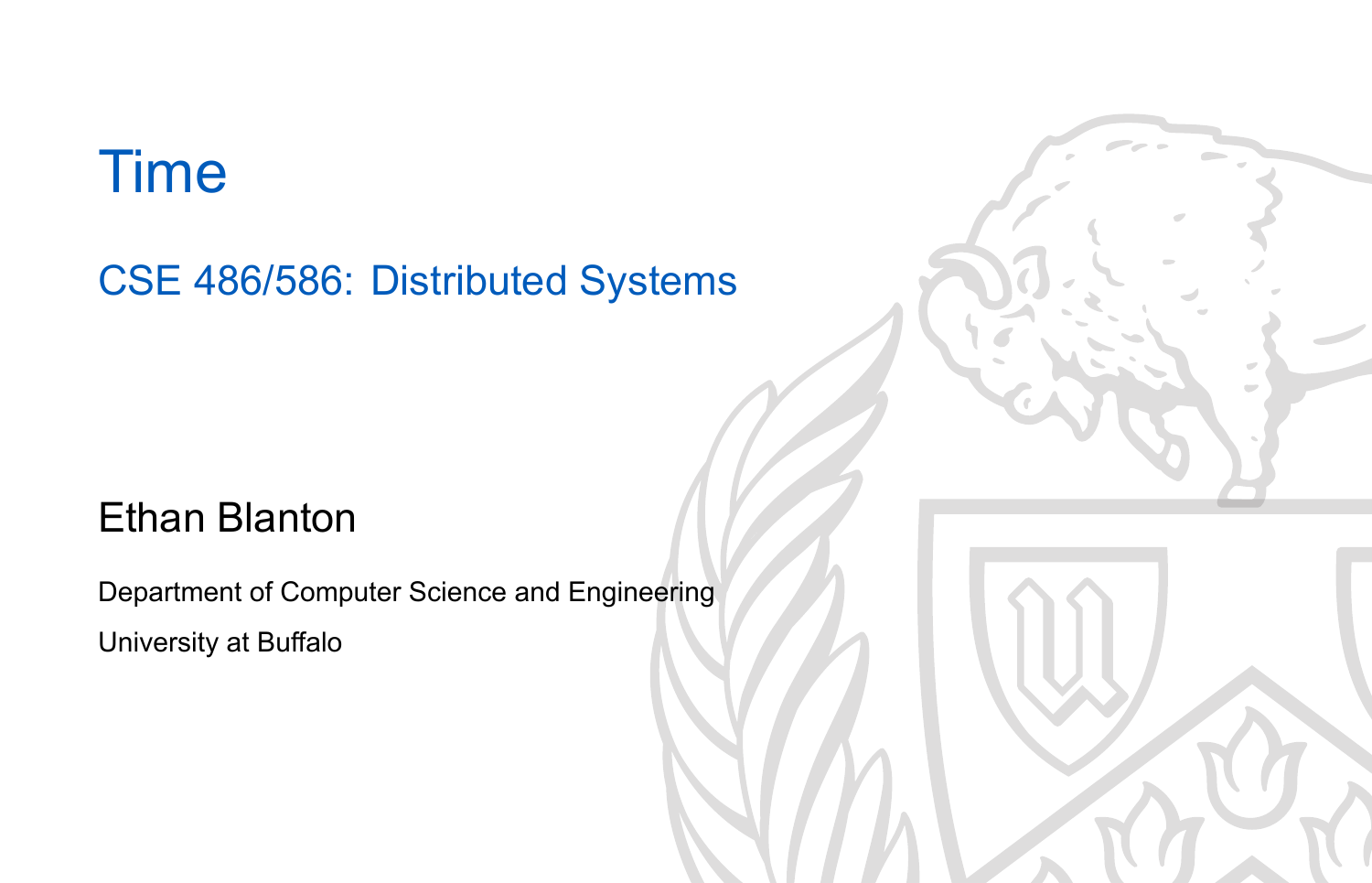### Time

Time is very important to distributed systems.

As we saw, it can be critical for identifying failures.

It can also be used to determine ordering of events.

For most purposes, there must be agreement on timings.

What *is* time, anyway?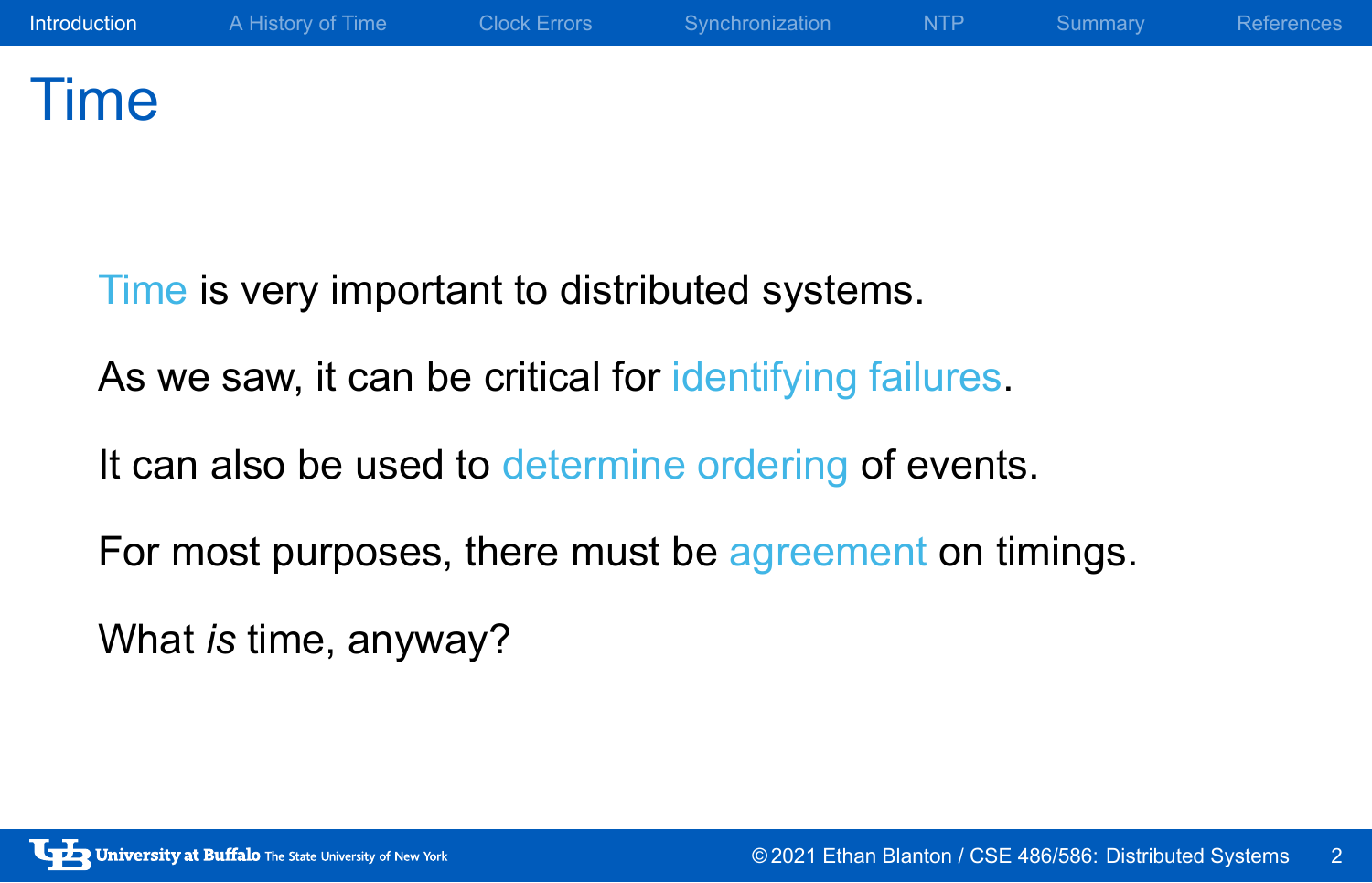## Physical Time

We will leave defining spacetime to the physicists!

Instead, we will agree that:

- Time proceeds forward monotonically
- The passage of time is measurable
- The relative passage of time is computable at different locations
- $\blacksquare$  There is an ideal true time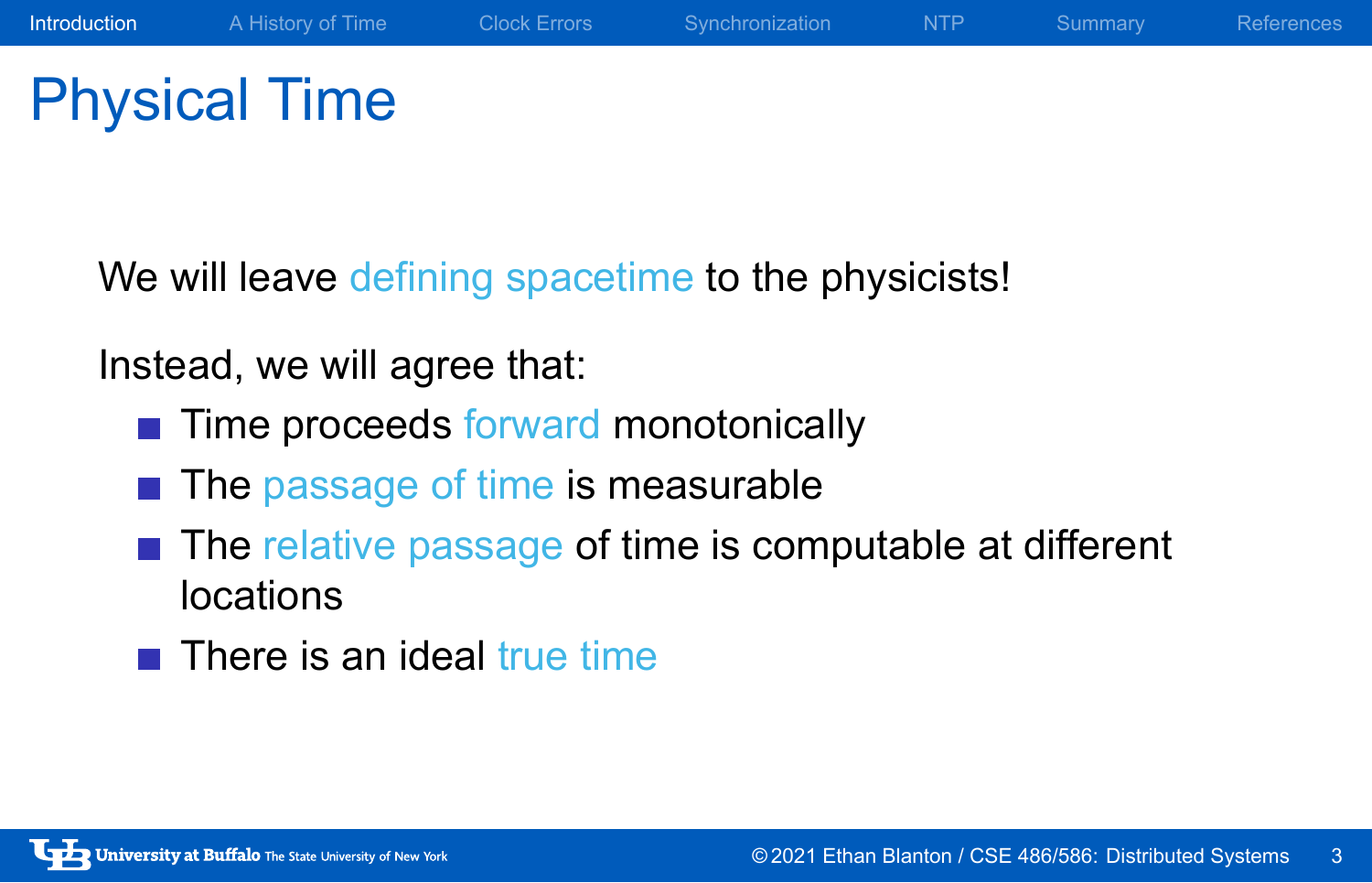### Ideal Time

The ideal, true physical time is standardized.

We call it International Atomic Time (TAI) [1].

We use the related Coordinated Universal Time (UTC) [7].

UTC is a standardized, global reference for "real time."

Several government services distribute UTC via radio:

- NIST (WWV, WWVB), CHU, and DCF77
- GPS, GLONASS, Galileo, and BeiDou satellites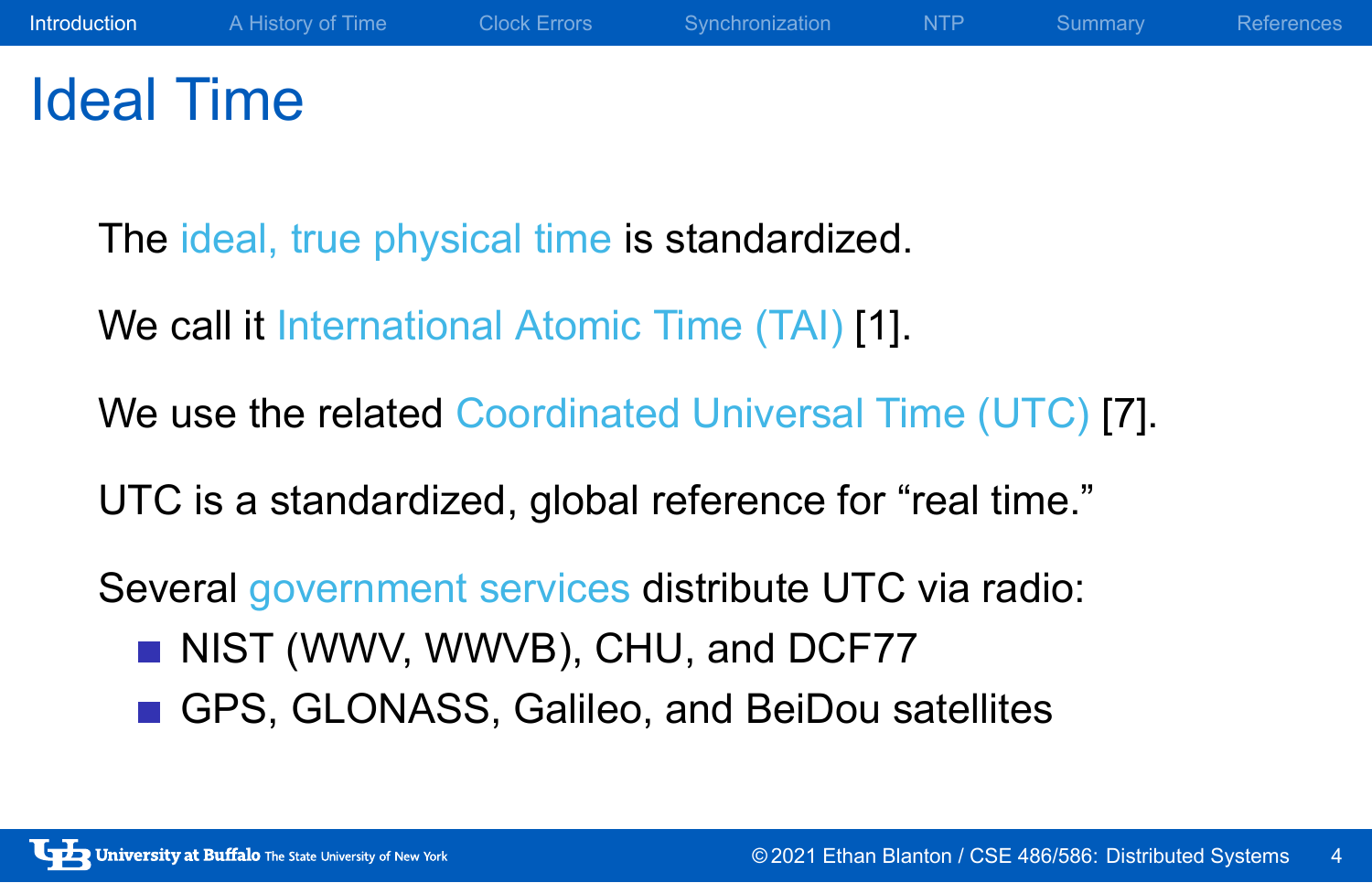### Celestial Time

Early humans measured time by celestial motions:

Introduction **A History of Time** Clock Errors Synchronization NTP Summary References

- The diurnal cycle
- The seasons caused by the Earth's orbit
- Relationships of the sun/planets/stars

The sundial is an early celestial timekeeping device.

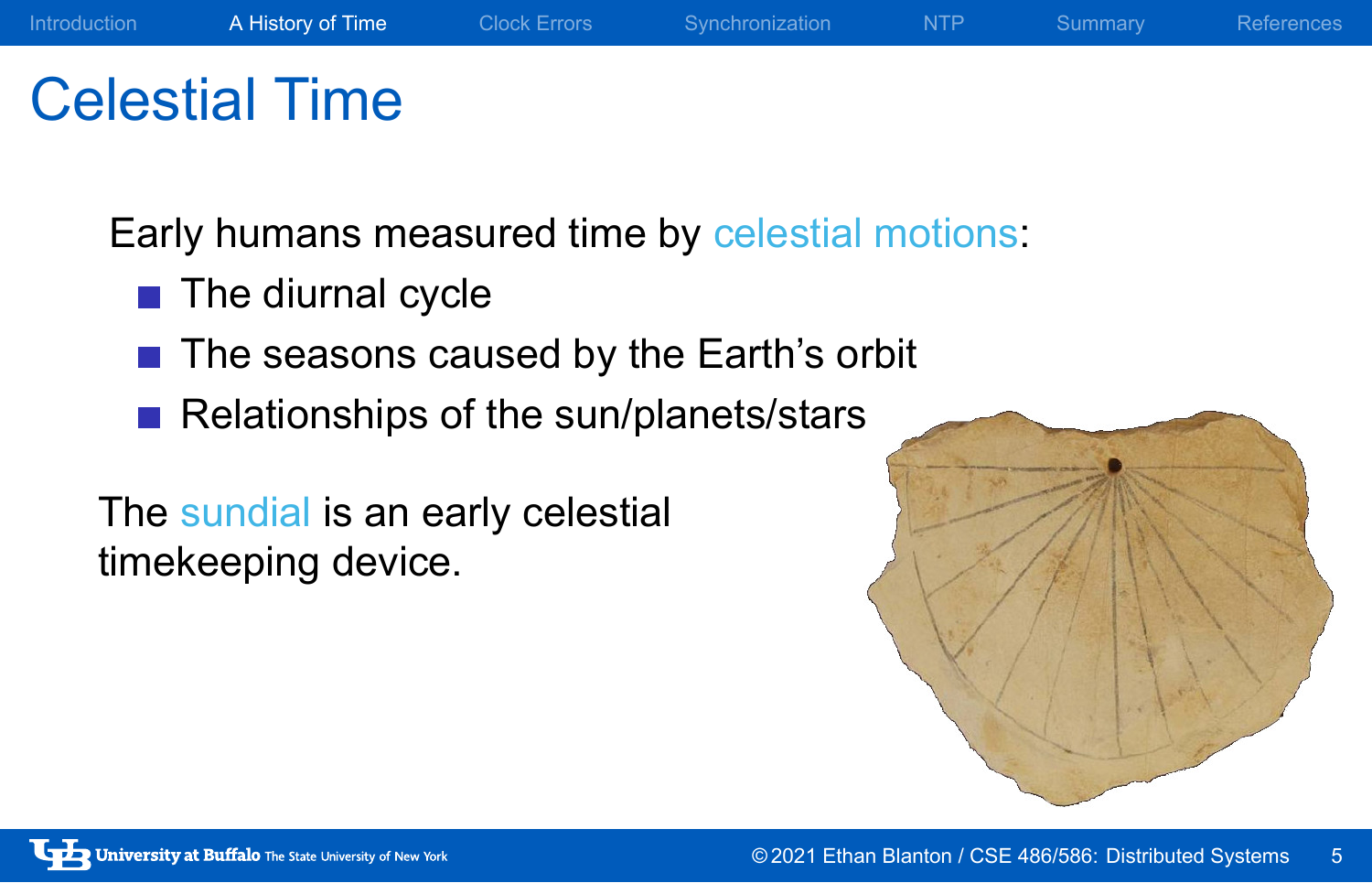### Mechanical Oscillators

Later, mechanical oscillators based on physical moment were developed:

Introduction A History of Time Clock Errors Synchronization NTP Summary References

- **Tuning forks**
- Pendulums
- Spring escapements

These allowed timekeeping to within seconds per week.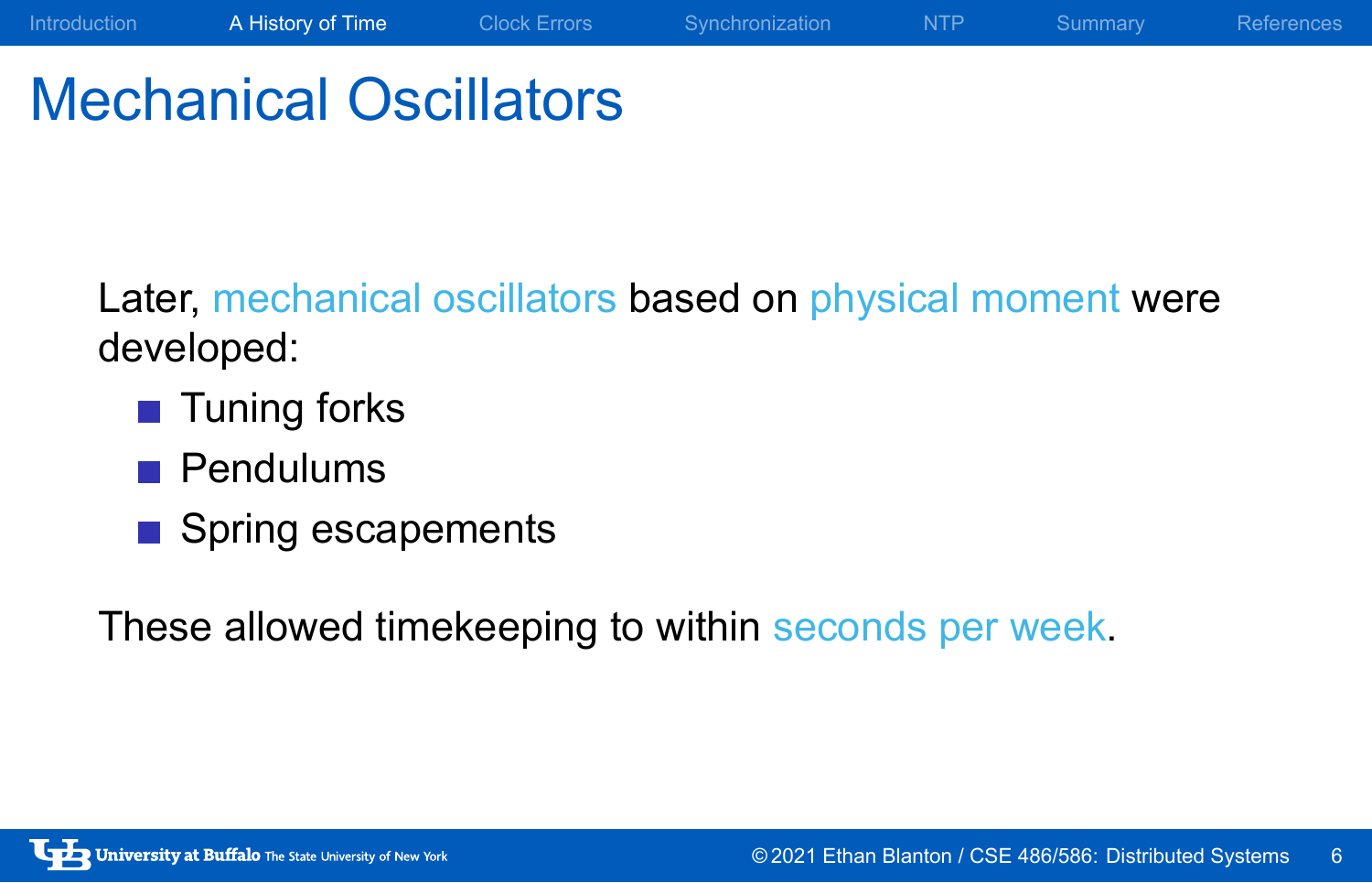### Electromechanical Oscillators

In the early 20th century, crystal oscillators appeared.

Quartz crystals exhibit mechanical resonance when excited by electrical fields.

Introduction A History of Time Clock Errors Synchronization NTP Summary References

The first precision computer oscillators<sup>1</sup> were crystals.

Modern watches and computers use crystals and related technologies.

Crystal oscillators keep time to within seconds per year.

<sup>&</sup>lt;sup>1</sup>"Line clocks," driven from the electrical power line, have also been used.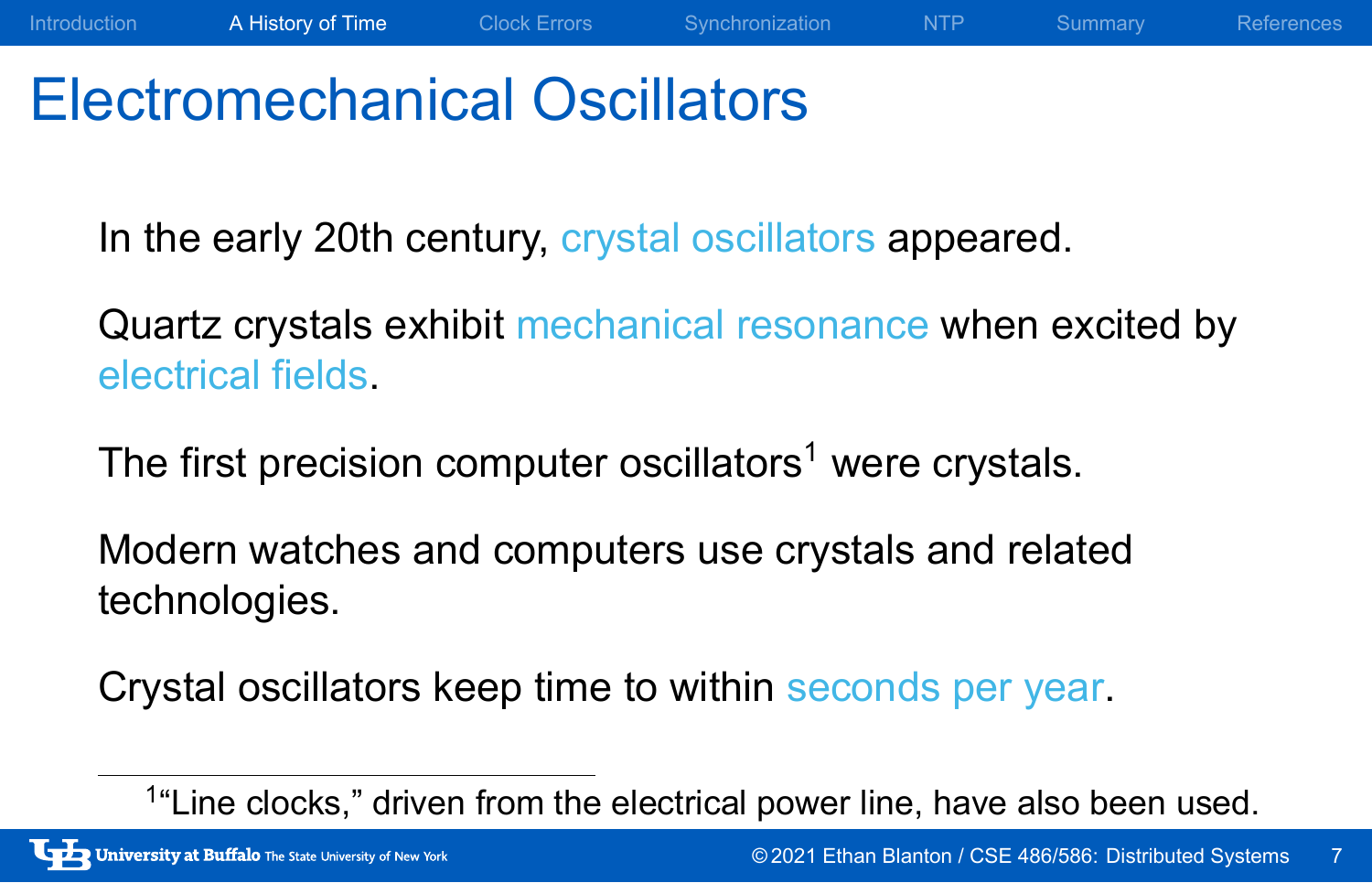### Atomic Clocks and The Second

*The second, symbol s, is the SI unit of time. It is defined by taking the fixed numerical value of the caesium frequency,* ∆ $v_{CS}$ *, the unperturbed ground-state hyperfine transition frequency of the caesium 133 atom, to be 9,192,631,770 when expressed in the unit Hz, which is equal to s* 1 *[4]*

Introduction A History of Time Clock Errors Synchronization NTP Summary References

Atomic clocks [3] measure sub-nuclear particle spin to achieve considerable accuracy.

Cesium and Rubidium standards are reasonably available.

Atomic oscillators keep time to within seconds per millenia.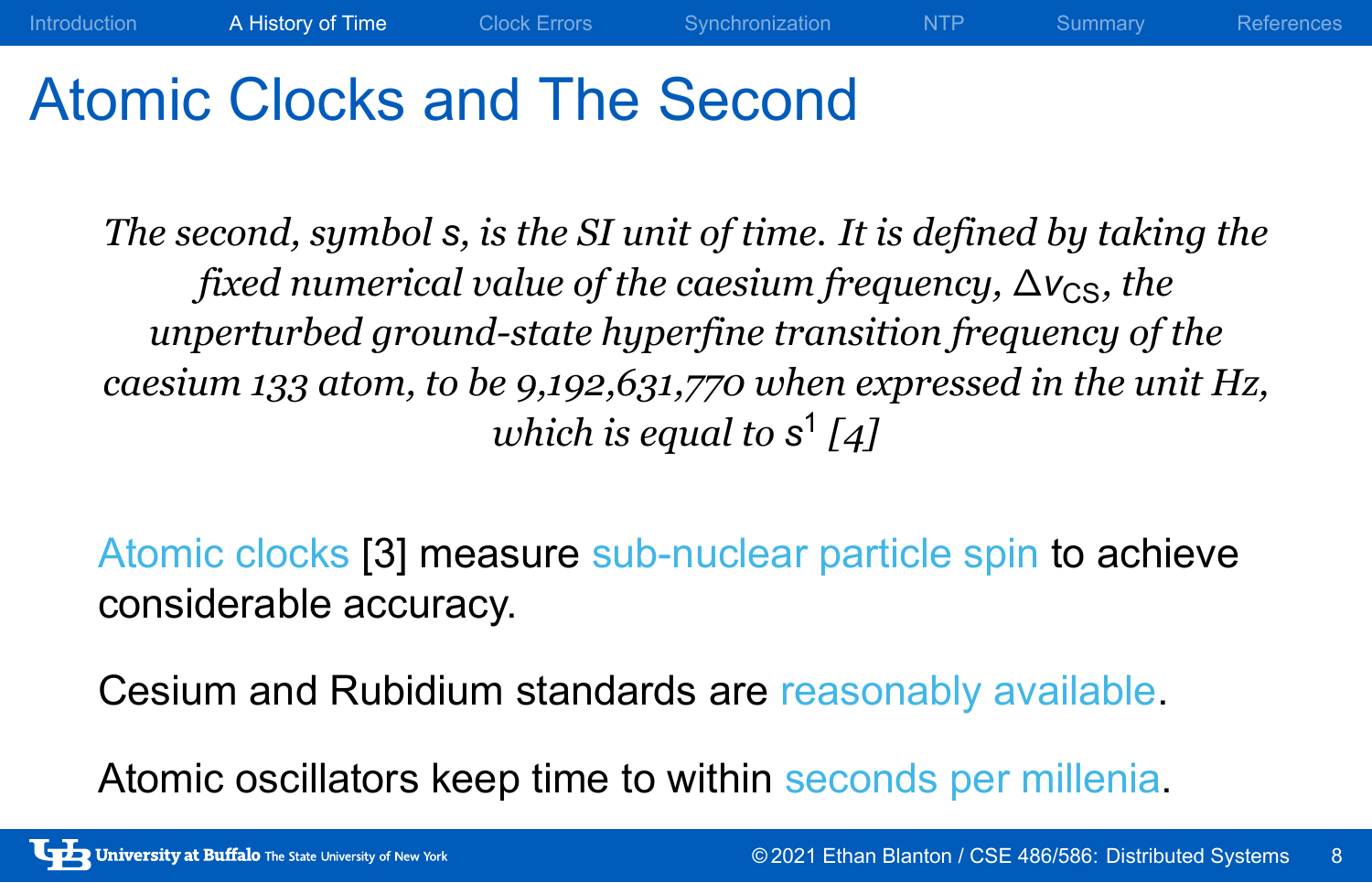## Phase and Frequency

Two clocks may disagree on:

- What time it is: phase error
- How fast time is proceeding: frequency error

 $\vdash$  Phase error

Introduction A History of Time Clock Errors Synchronization NTP Summary References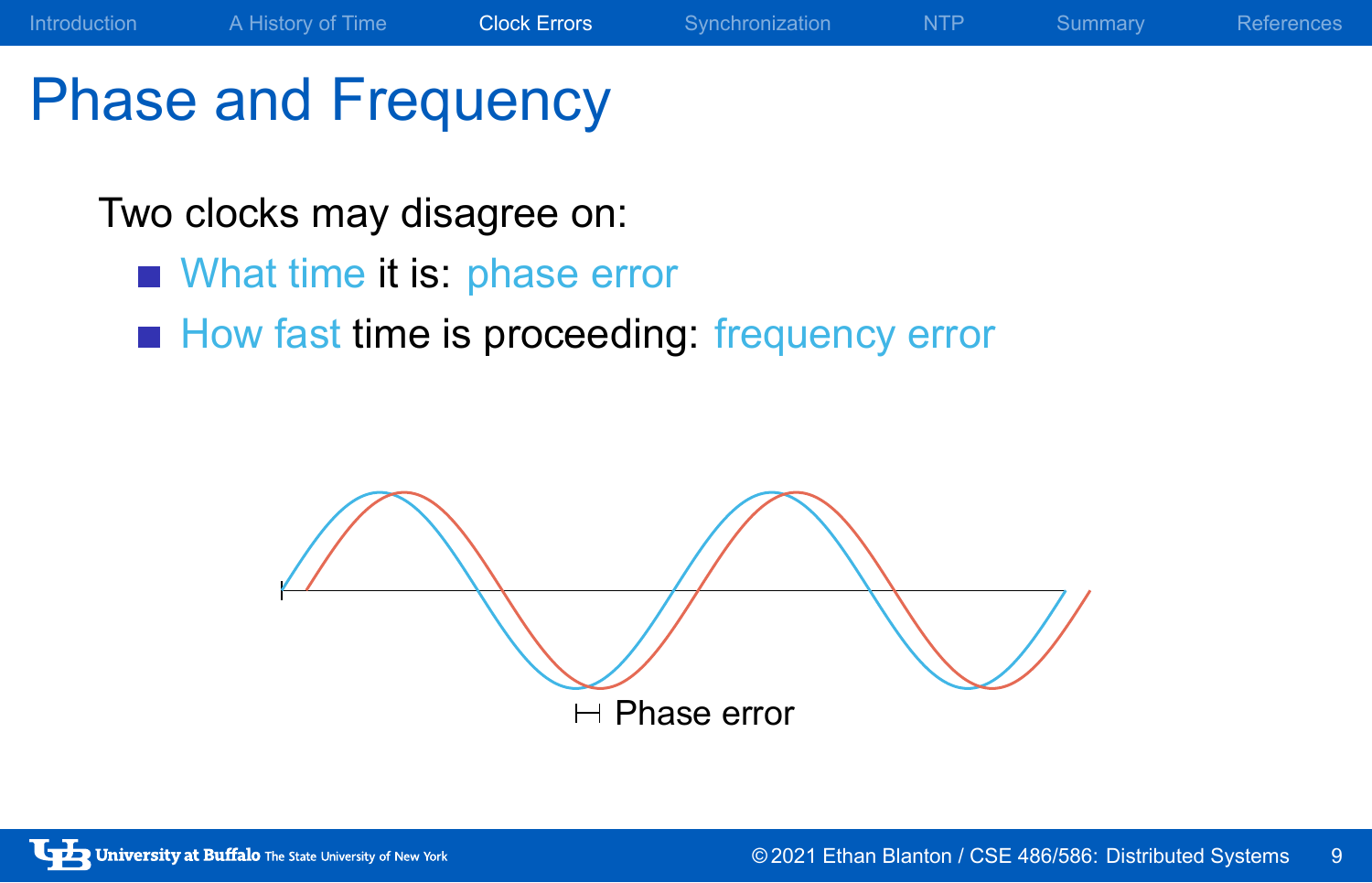# Phase and Frequency

Two clocks may disagree on:

- What time it is: phase error
- How fast time is proceeding: frequency error



Introduction A History of Time Clock Errors Synchronization NTP Summary References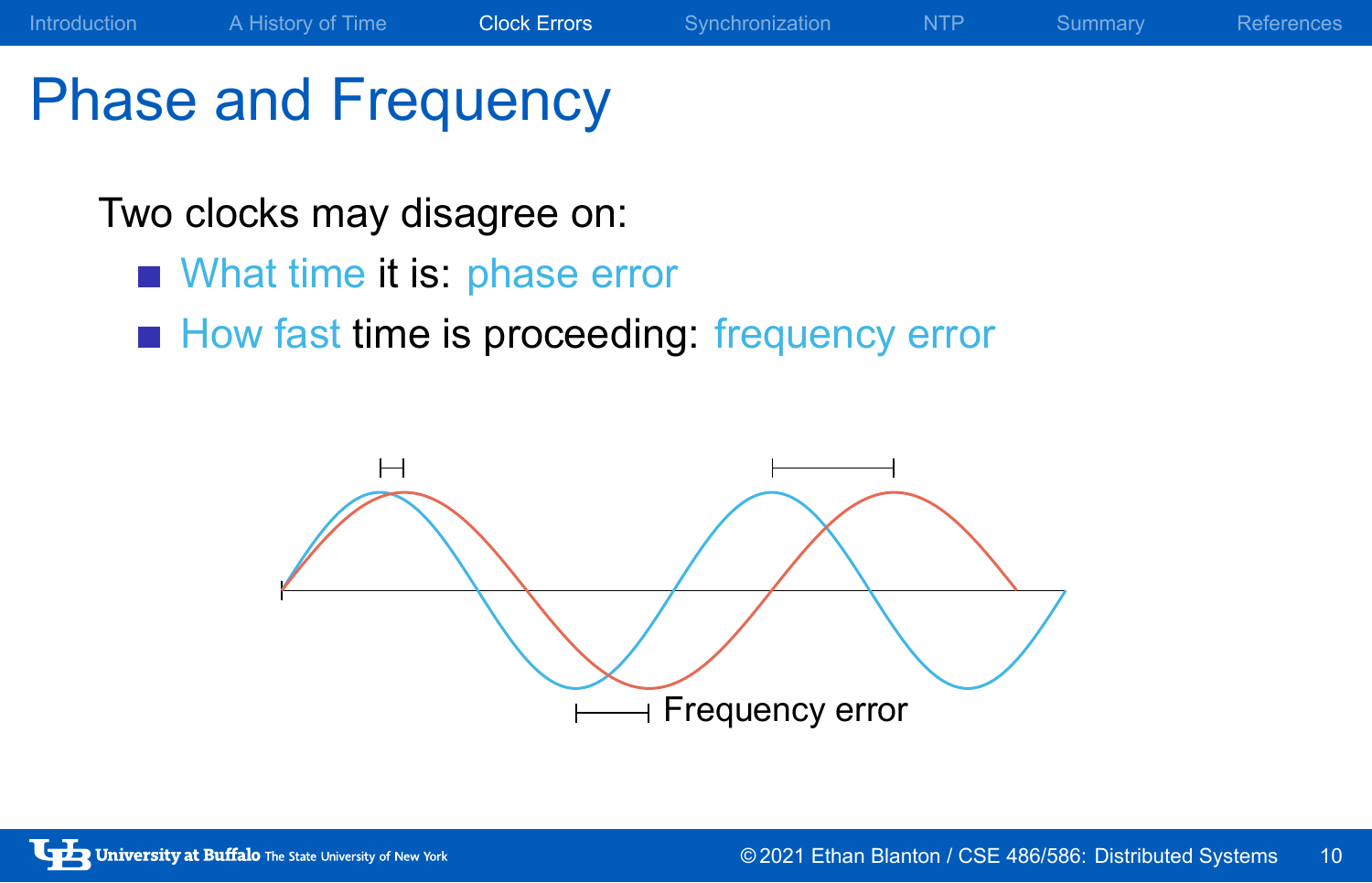### Jitter and Discontinuities

Clocks may change speed slightly over time.

If this change is short-term and about a point, we call it jitter.

Introduction A History of Time Clock Errors Synchronization NTP Summary References

Clocks may jump forward or backward abruptly.

We call these jumps discontinuities.

Neither one is desirable!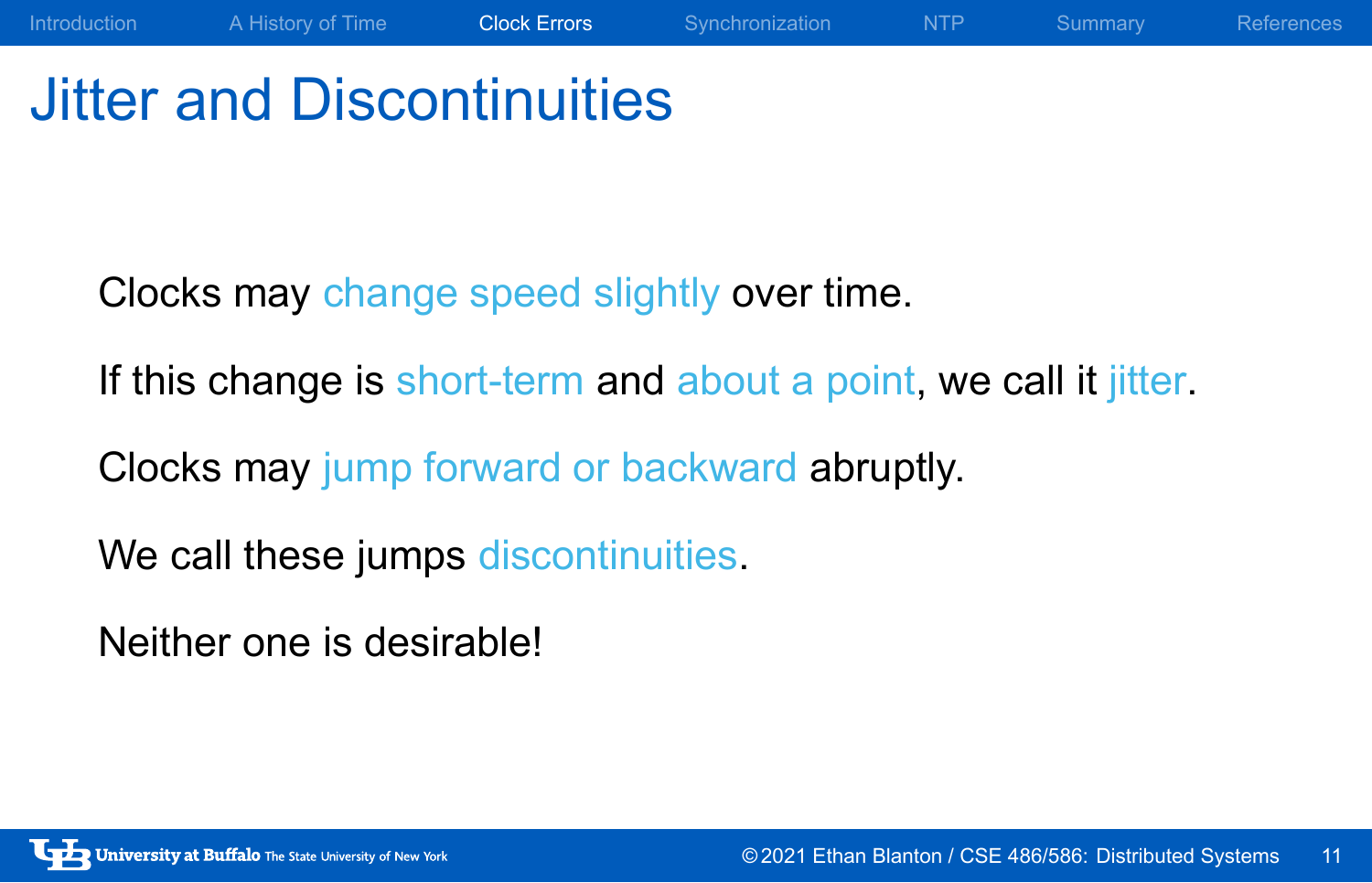### Clock Discipline

A clock may be corrected by a process called disciplining.

Disciplining is tweaking the clock using external information.

For example:

- A rubidium standard has excellent short-term stability.
- GPS satellite signals have excellent long-term stability.
- $\blacksquare$  The opposites are less true.
- The short-term stability of a GPS signal can be improved by combining the two into a GPS-disciplined oscillator.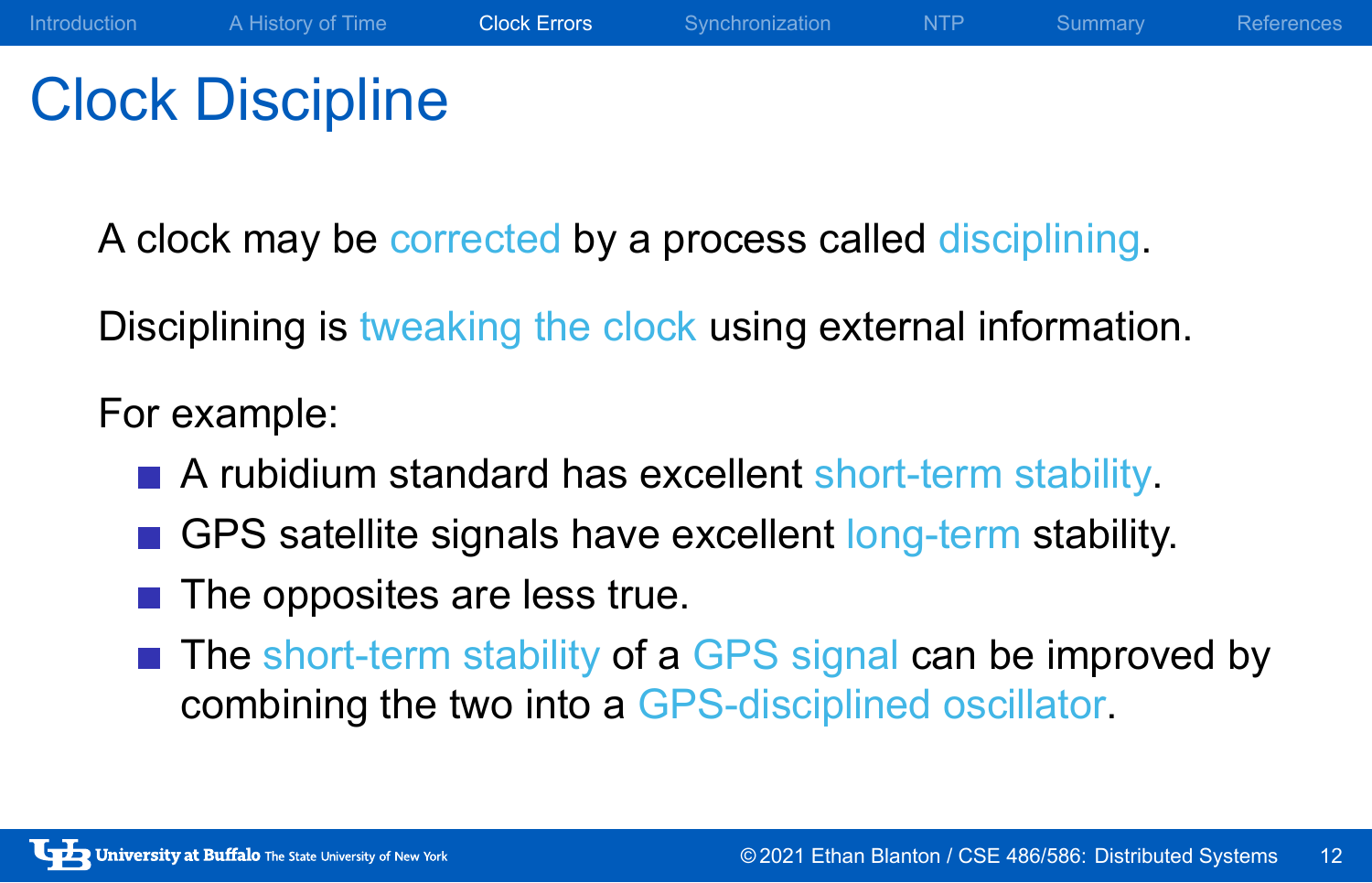## Thought Experiment

I give you an extremely stable oscillator.

It pulses exactly once per second, with zero error.

What time is it?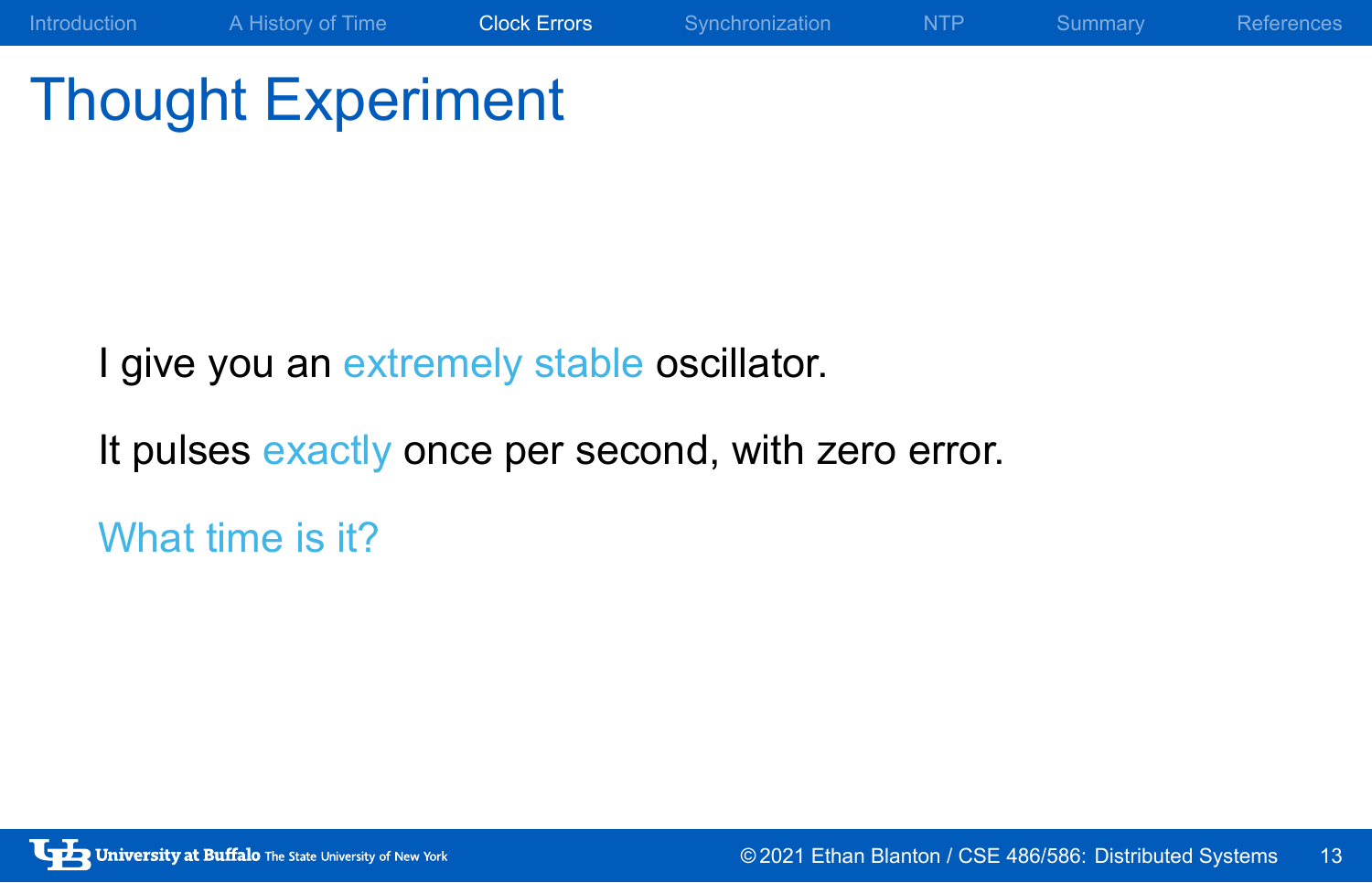## **Synchronization**

Agreeing on the phase and frequency of time is hard. It is much easier now than it was just a few years ago! Computer clocks can be readily synchronized to about *±*10 ms. External time sources can reduce this to about *±*10 *µ*s. Higher precision is attainable with more effort.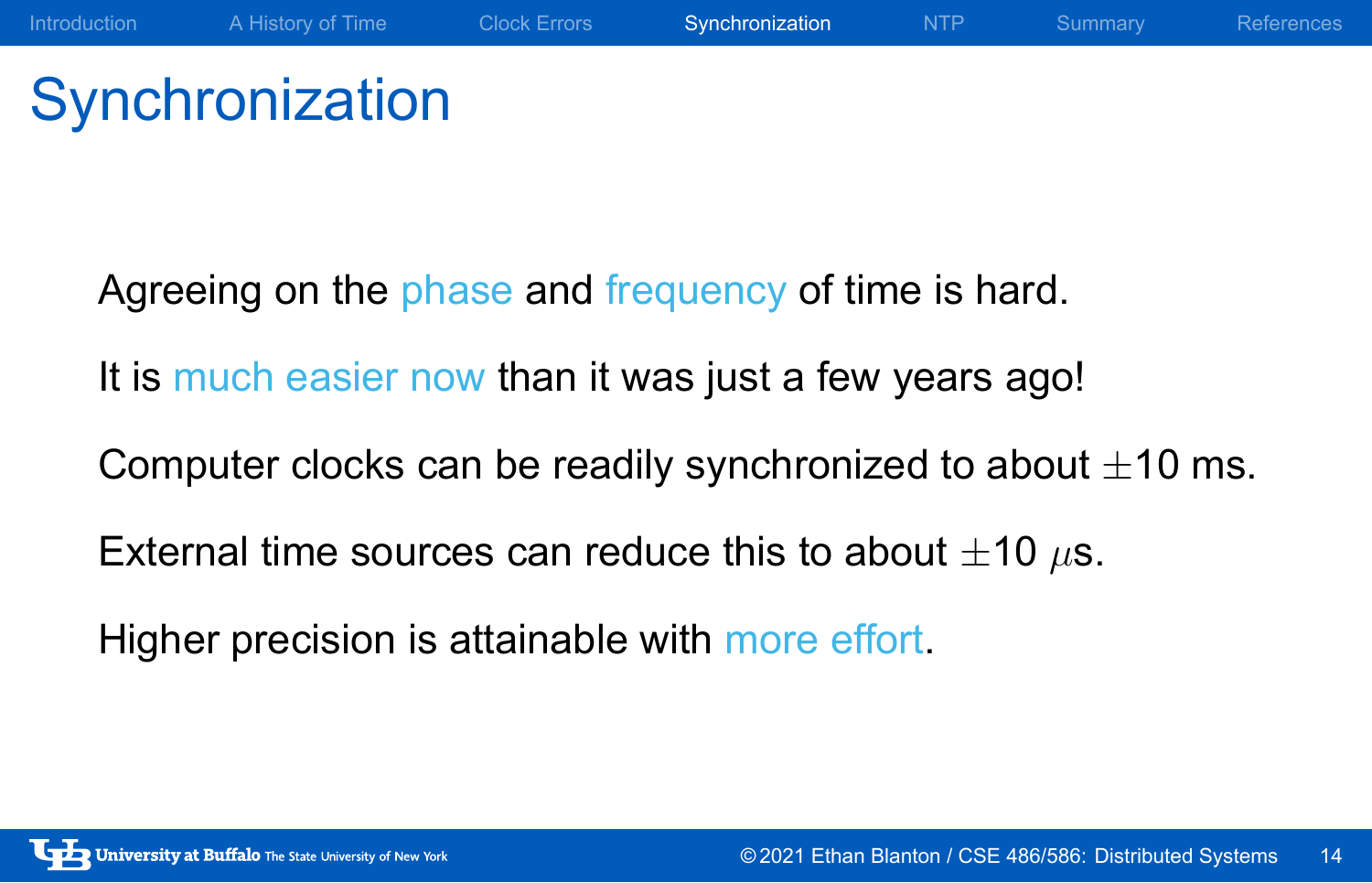### Network Time Services

It is impractical to attach a GPS to every computer.

(If nothing else they require a view o the sky!)

We use network time protocols to synchronize clocks.

They can be very precise over fast local networks.

They can be accurate to tens of ms over the global Internet [6].

Introduction A History of Time Clock Errors Synchronization NTP Summary References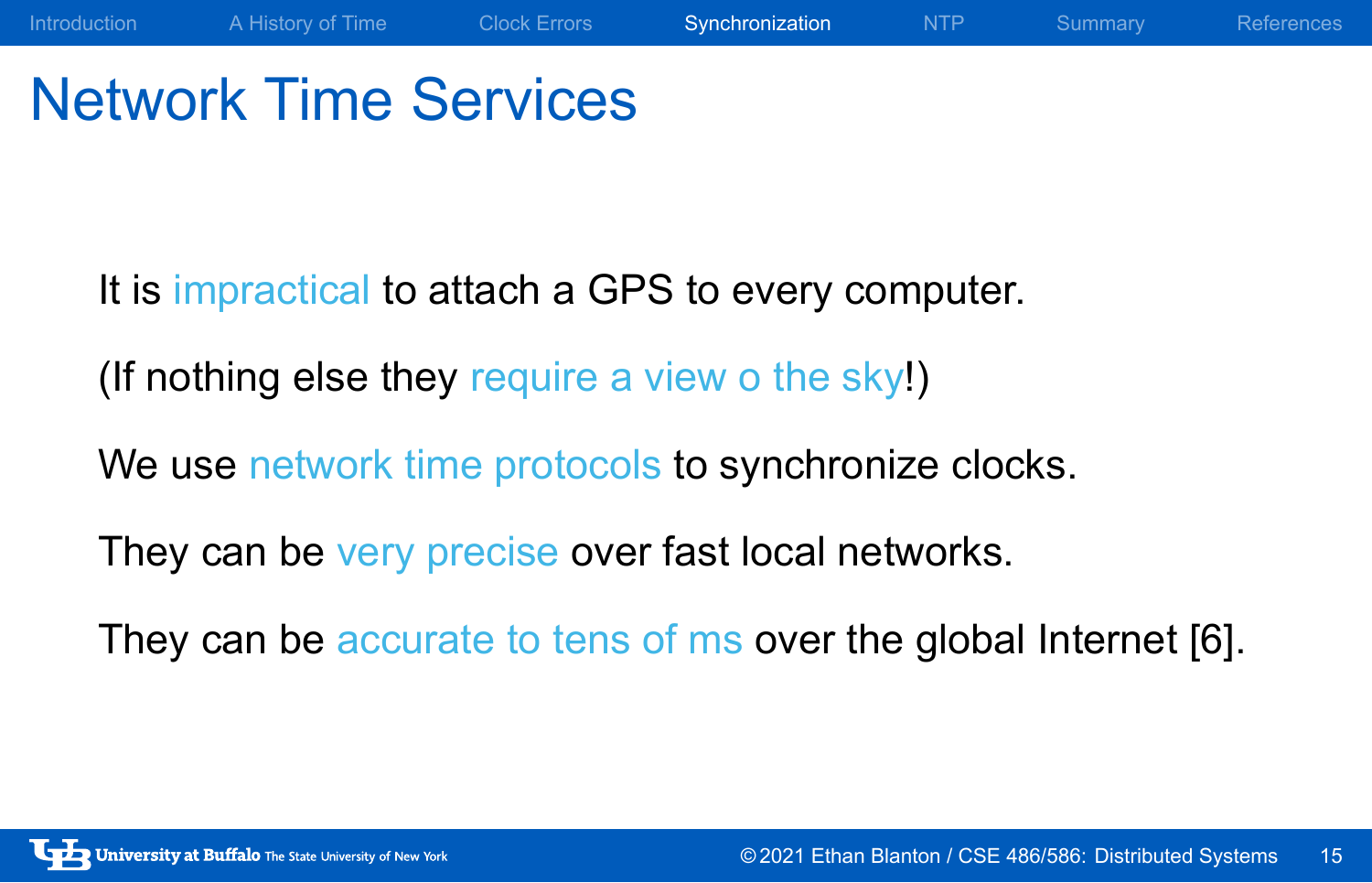## A Trivial Approach

A trivial approach to synchronization:

- *P* sends "What time is it?" to *Q*
- *Q* replies with "It is time  $t$ "

The problem is delay:



Introduction A History of Time Clock Errors Synchronization NTP Summary References

*P*'s clock is behind *Q*.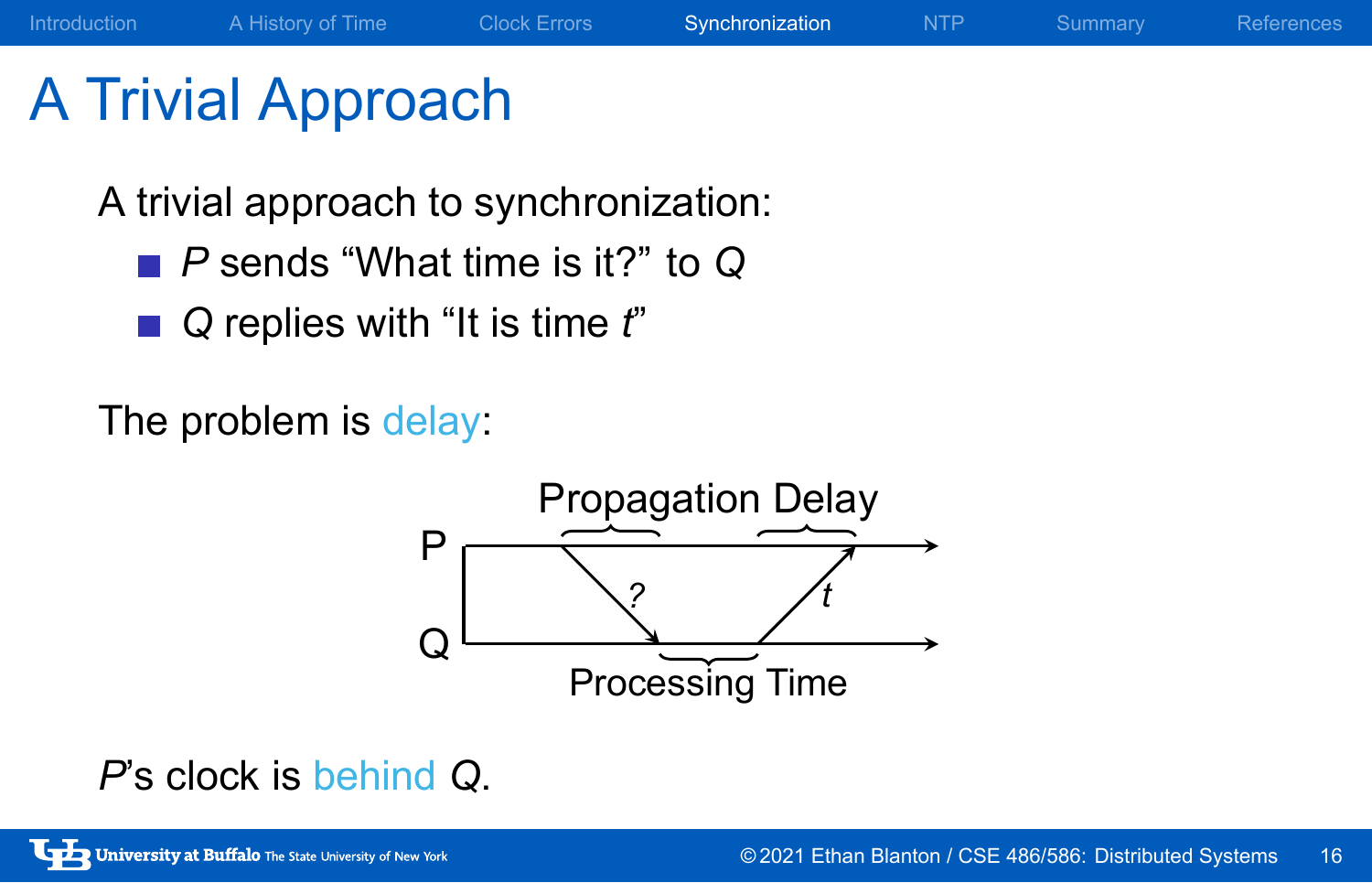### **Delay**

Communication delay leads to phase error.

Communication delay cannot be eliminated.

(Why not? The speed of light.)

It is also hard to measure.

Think about it: If clocks aren't already synchronized, how do you measure it?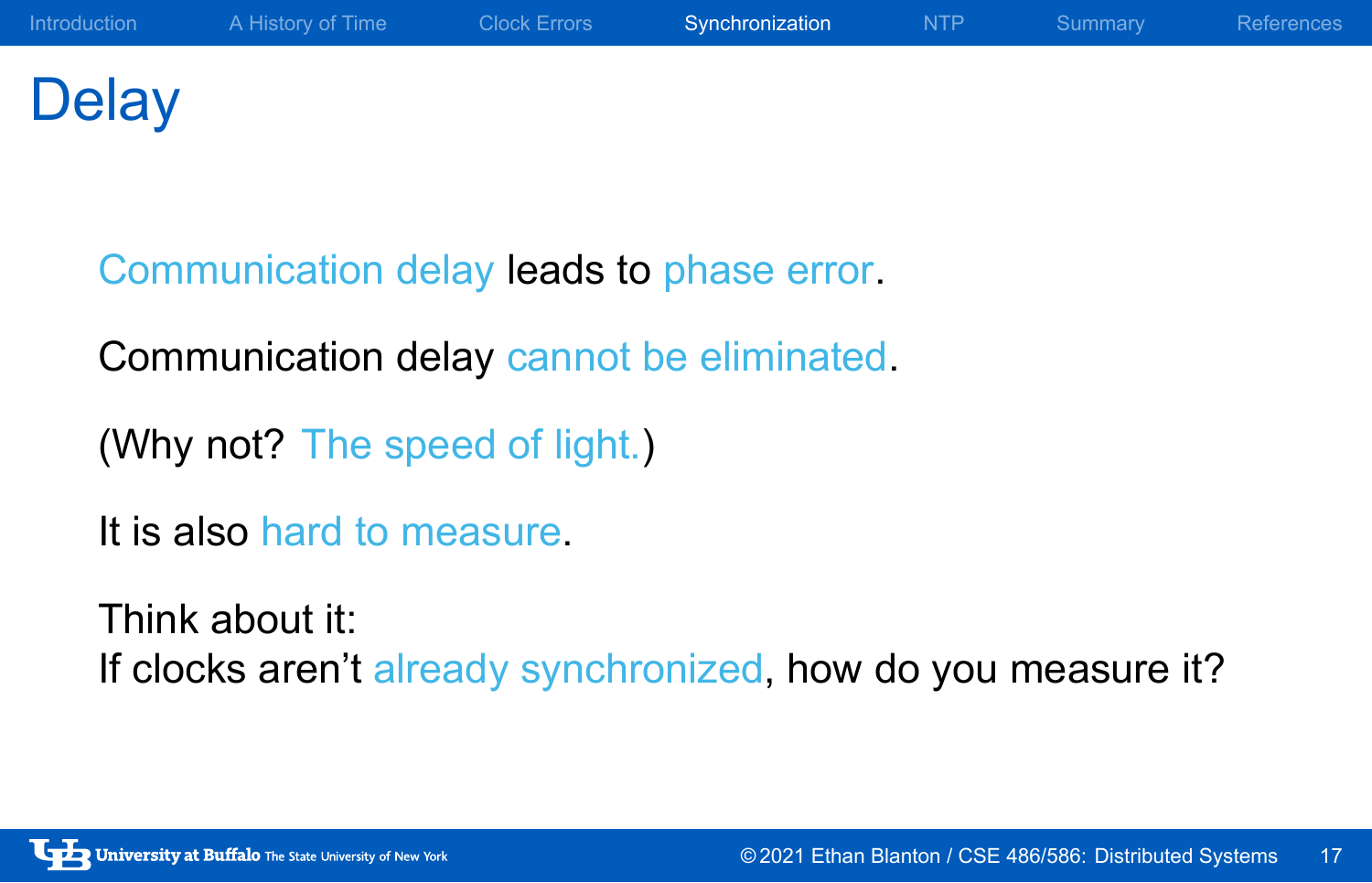### Cristian's Algorithm

Cristian's Algorithm [2] tries to estimate and remove delay.



It does this by removing 1/2 round-trip time from *Q*'s response.

#### Assuming that:

- **Propagation delays are equal**
- **Processing time is small**

…this approximates the error in the delay.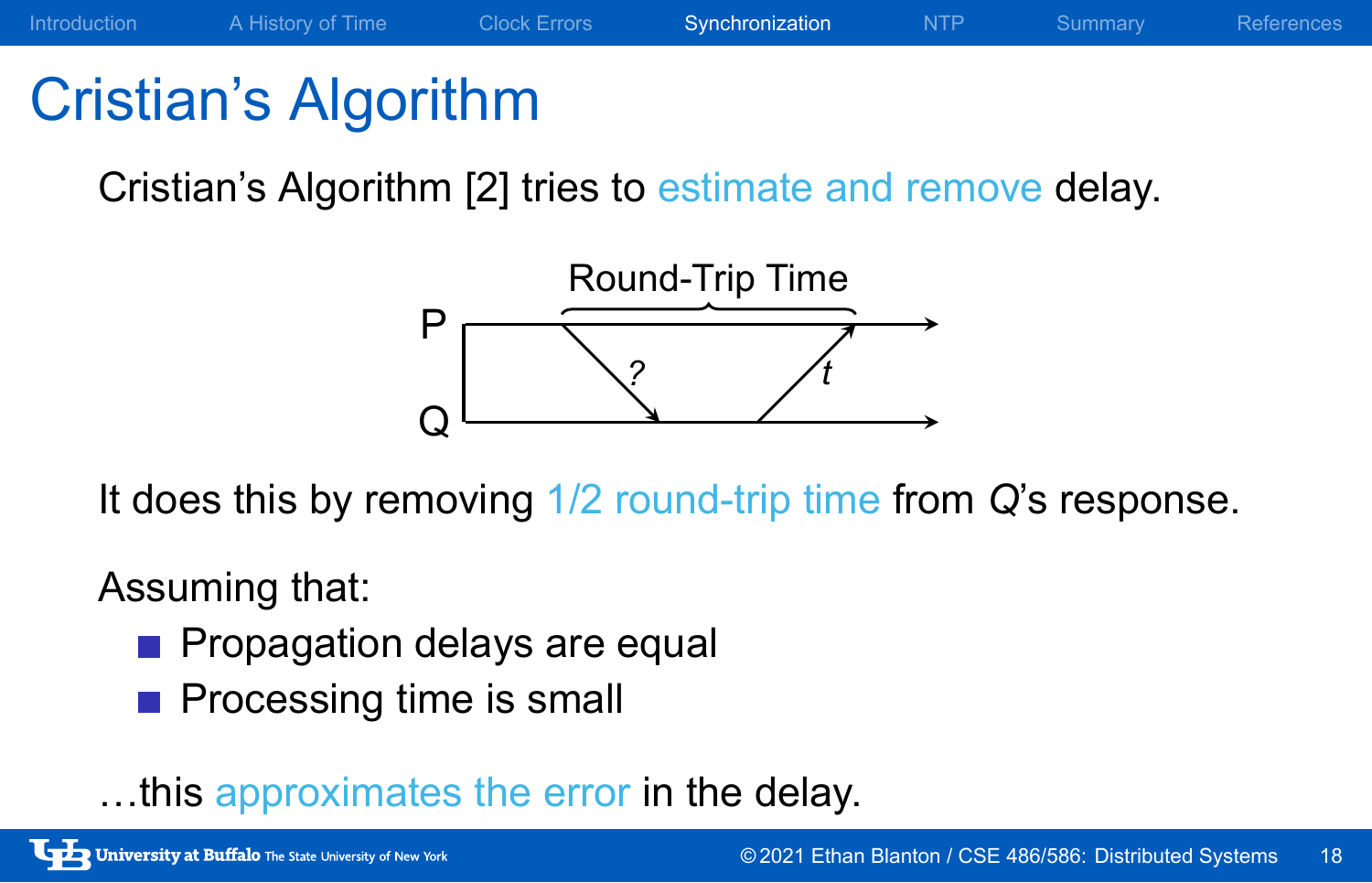### NTP

The NTP protocol [5] tries to tighten this bound.

It improves performance over the global Internet.

It does this by:

- **n** Including some extra timestamps
- **Querying multiple time servers**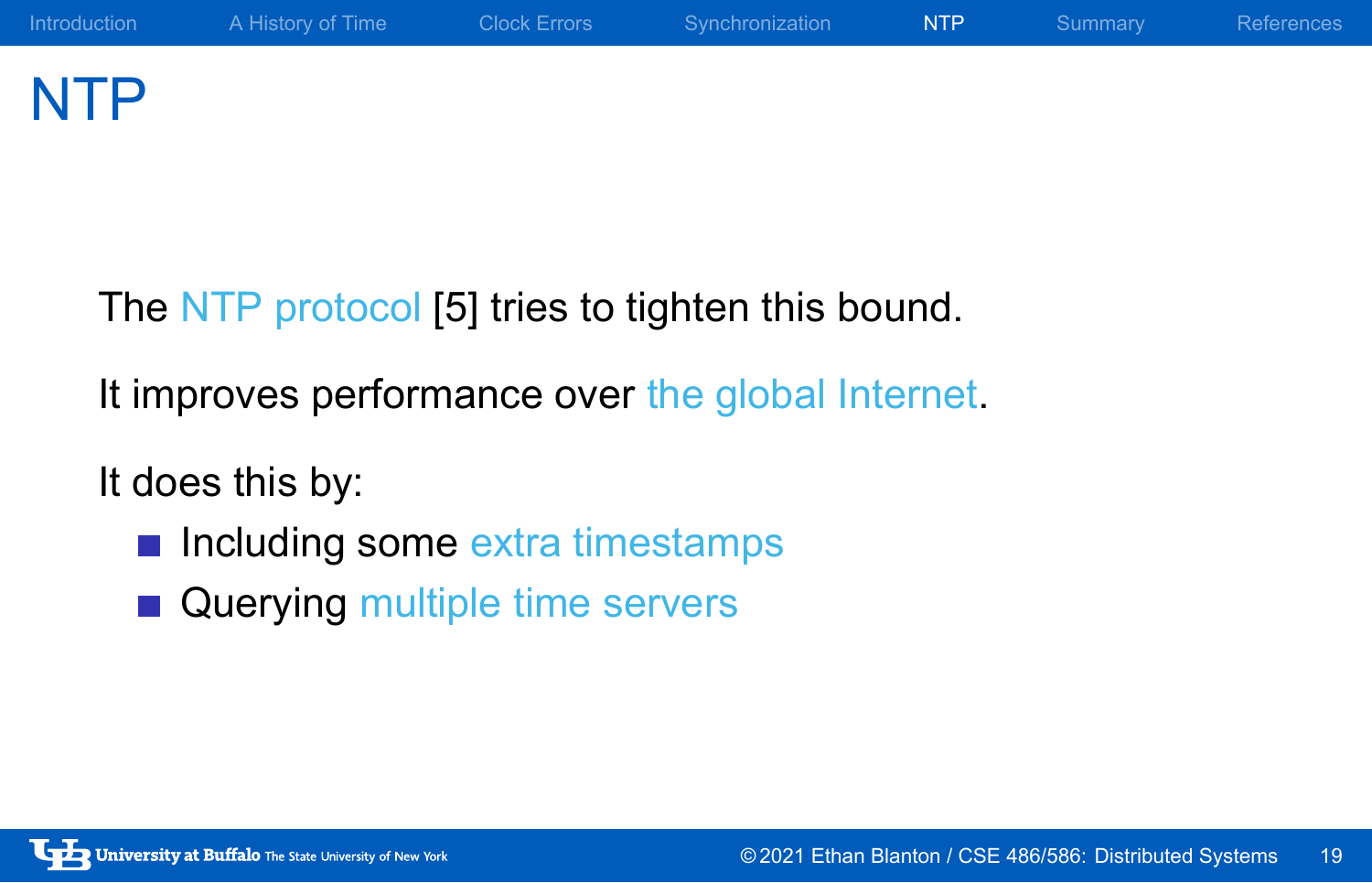

 $P$  sends  $t_1$ , the local time at which it sends its query.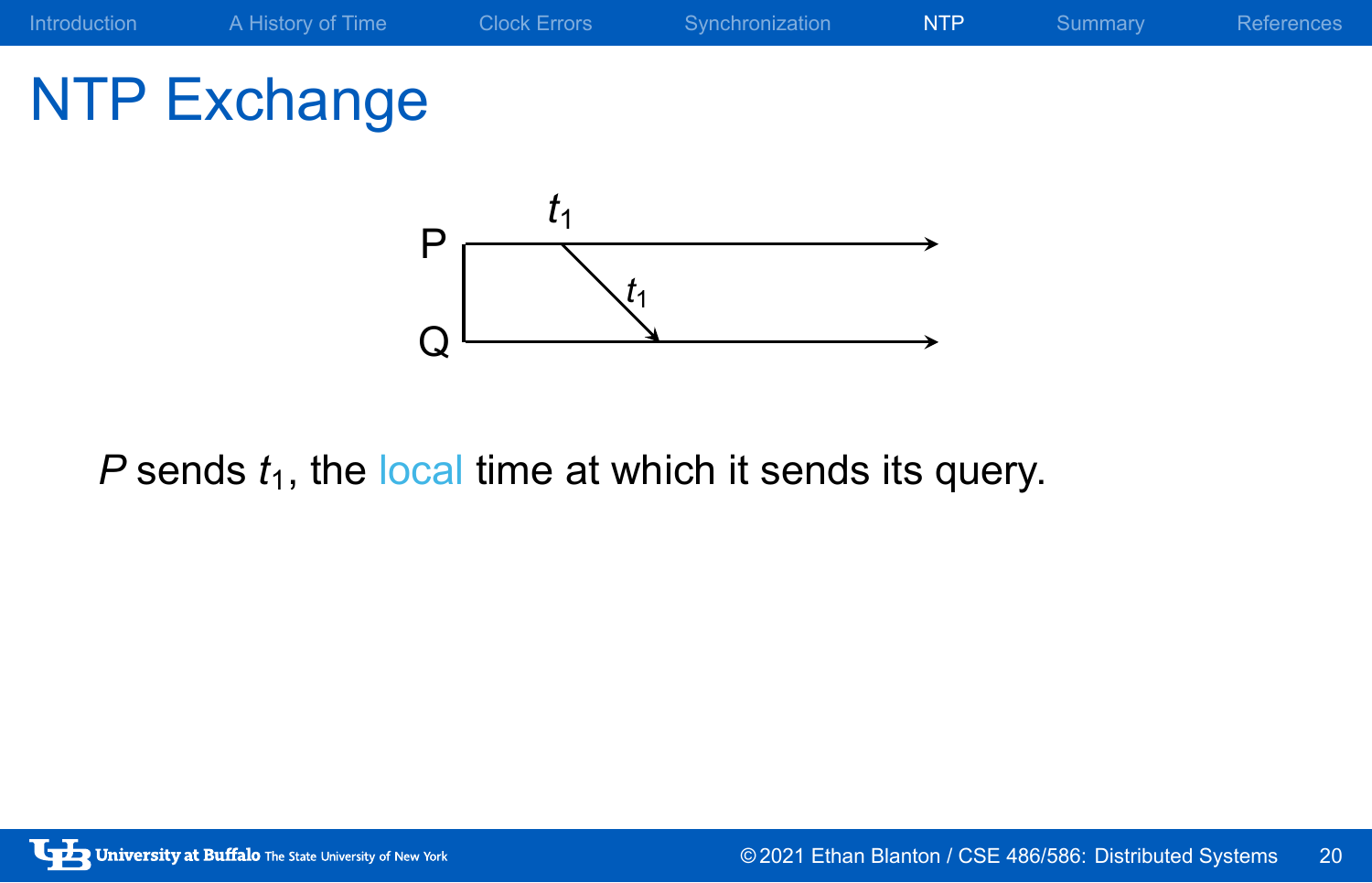NTP Exchange



 $Q$  records the local time  $t_2$  when it receives the query.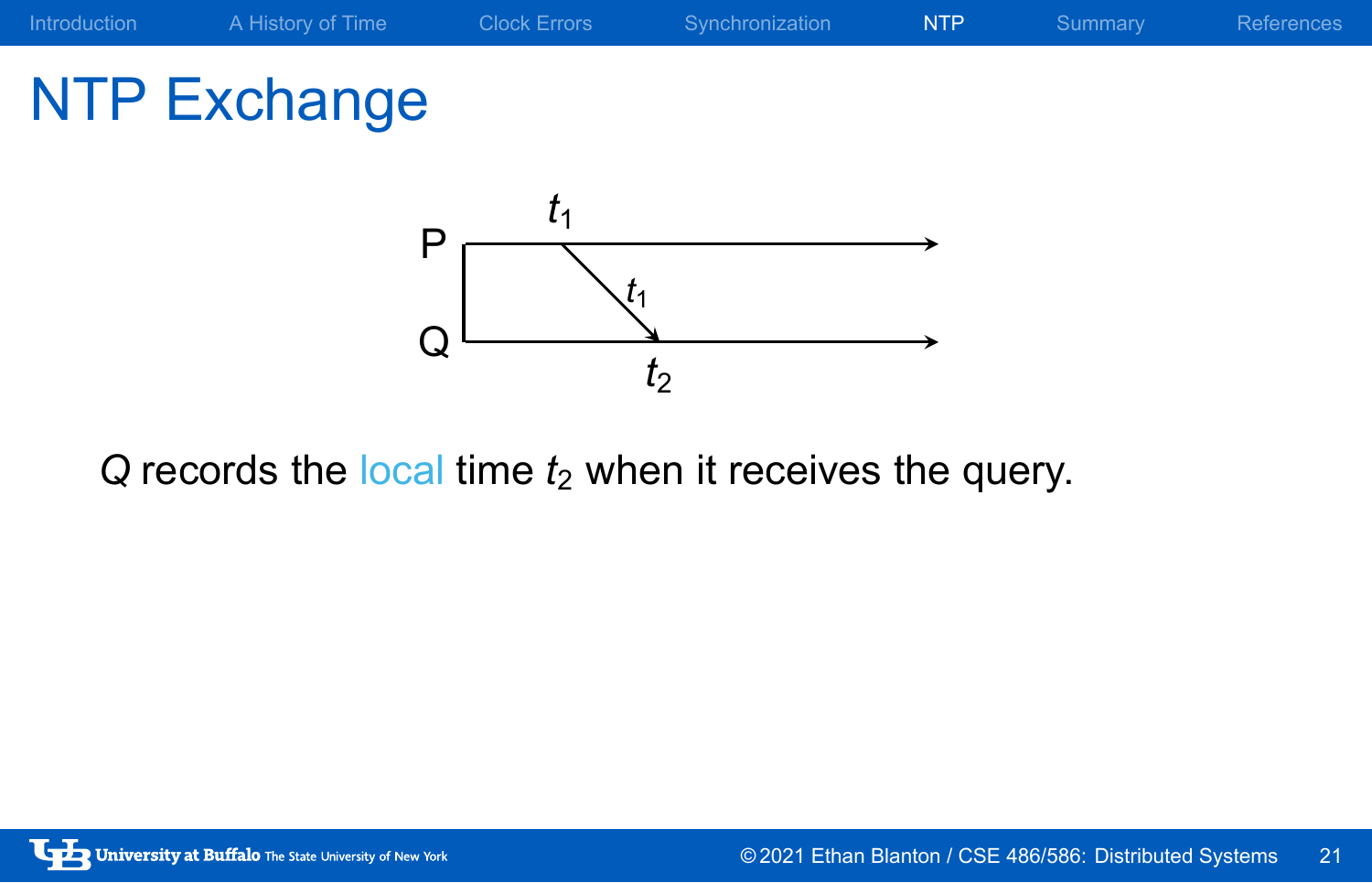## NTP Exchange



*Q* eventually sends its reply at time  $t_3$ , and includes all three timestamps.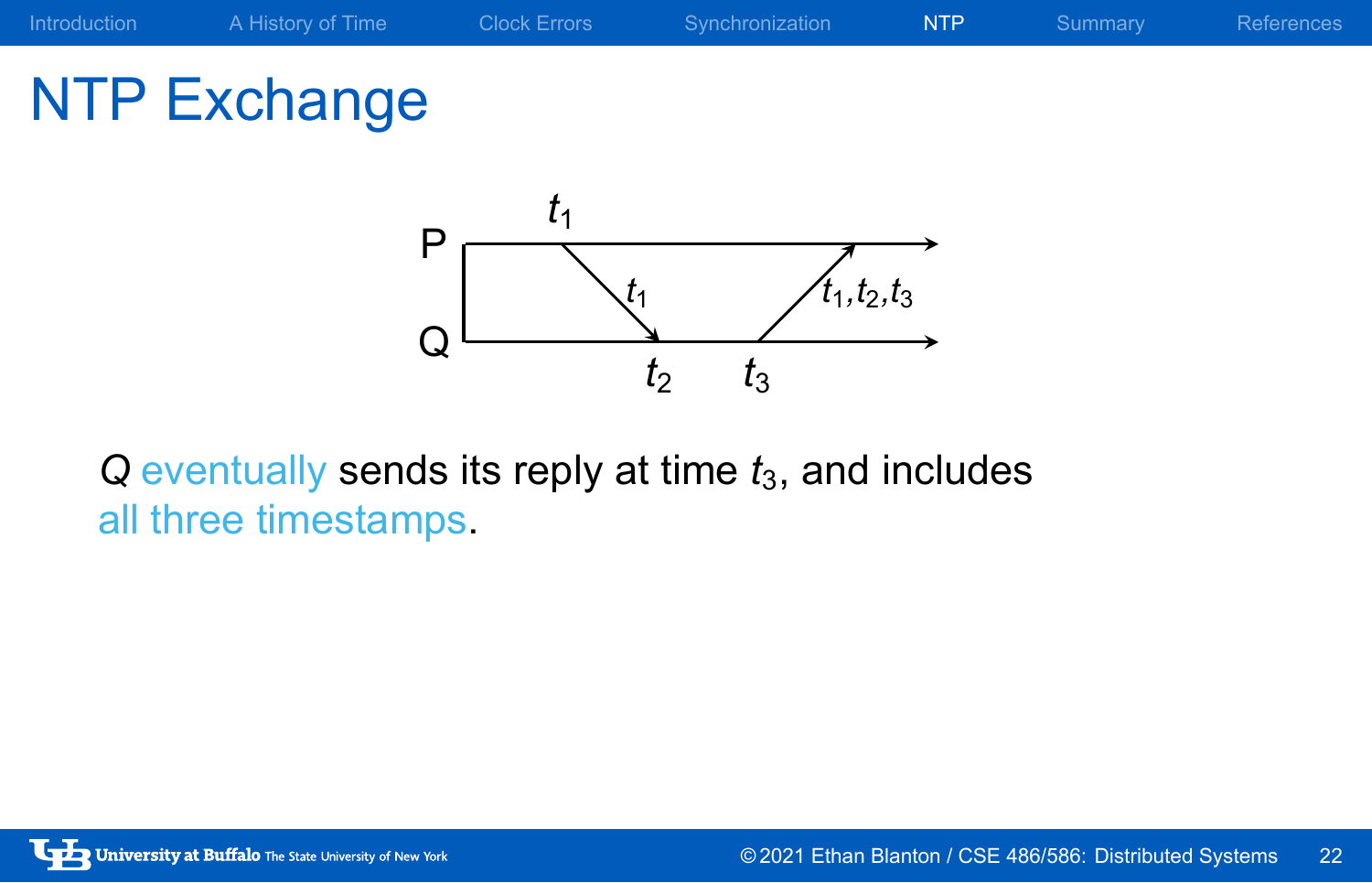## NTP Exchange



*P* receives the reply at time  $t_4$  and records all four timestamps.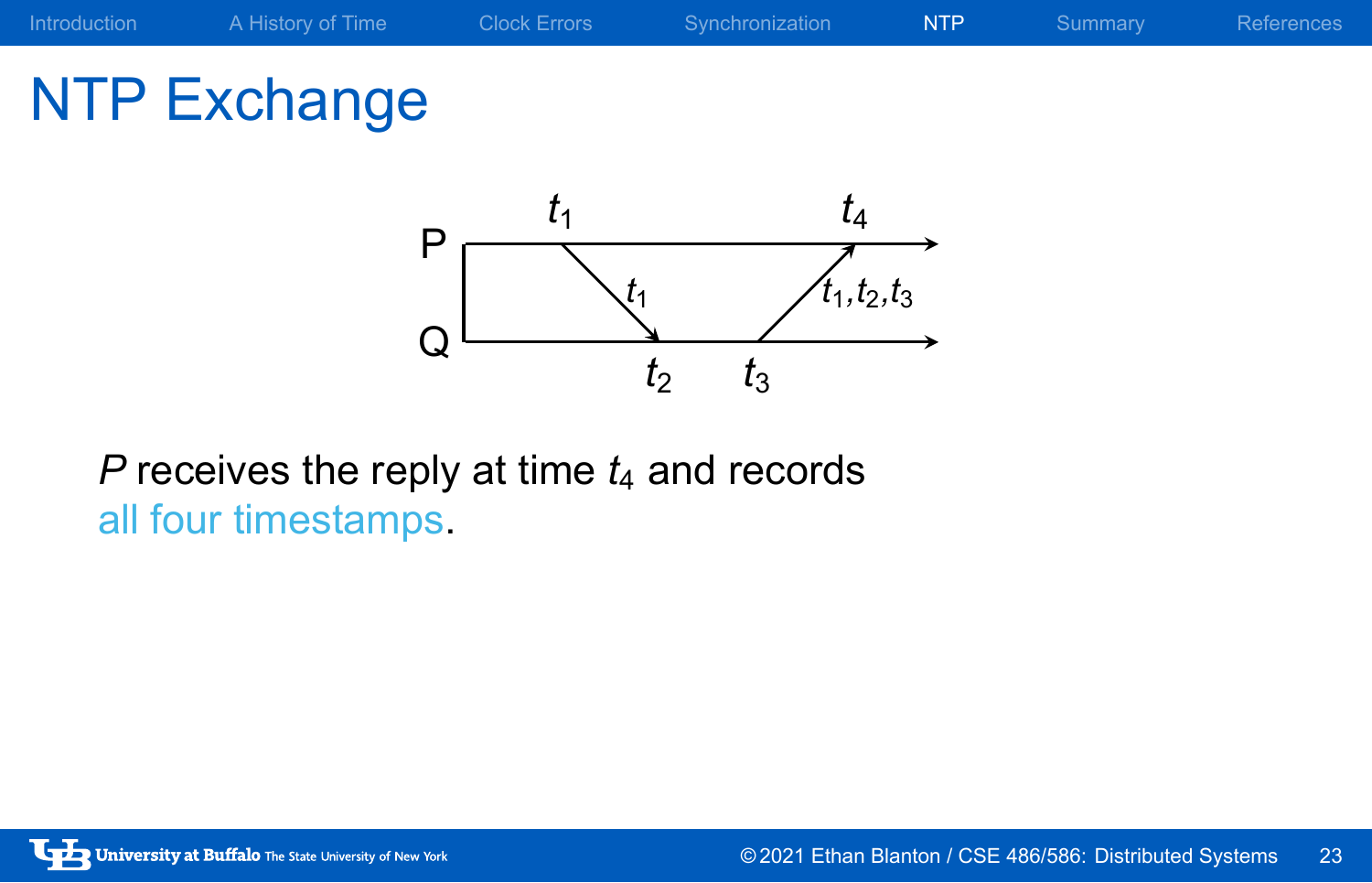## NTP Exchange



*P* can calculate:

- The phase difference between *P* and *Q*'s clocks:  $\Theta = \frac{1}{2} \left[ (t_2 - t_1) + (t_3 - t_4) \right]$
- The round-trip delay:  $\delta = (t_4 - t_1) - (t_3 - t_2)$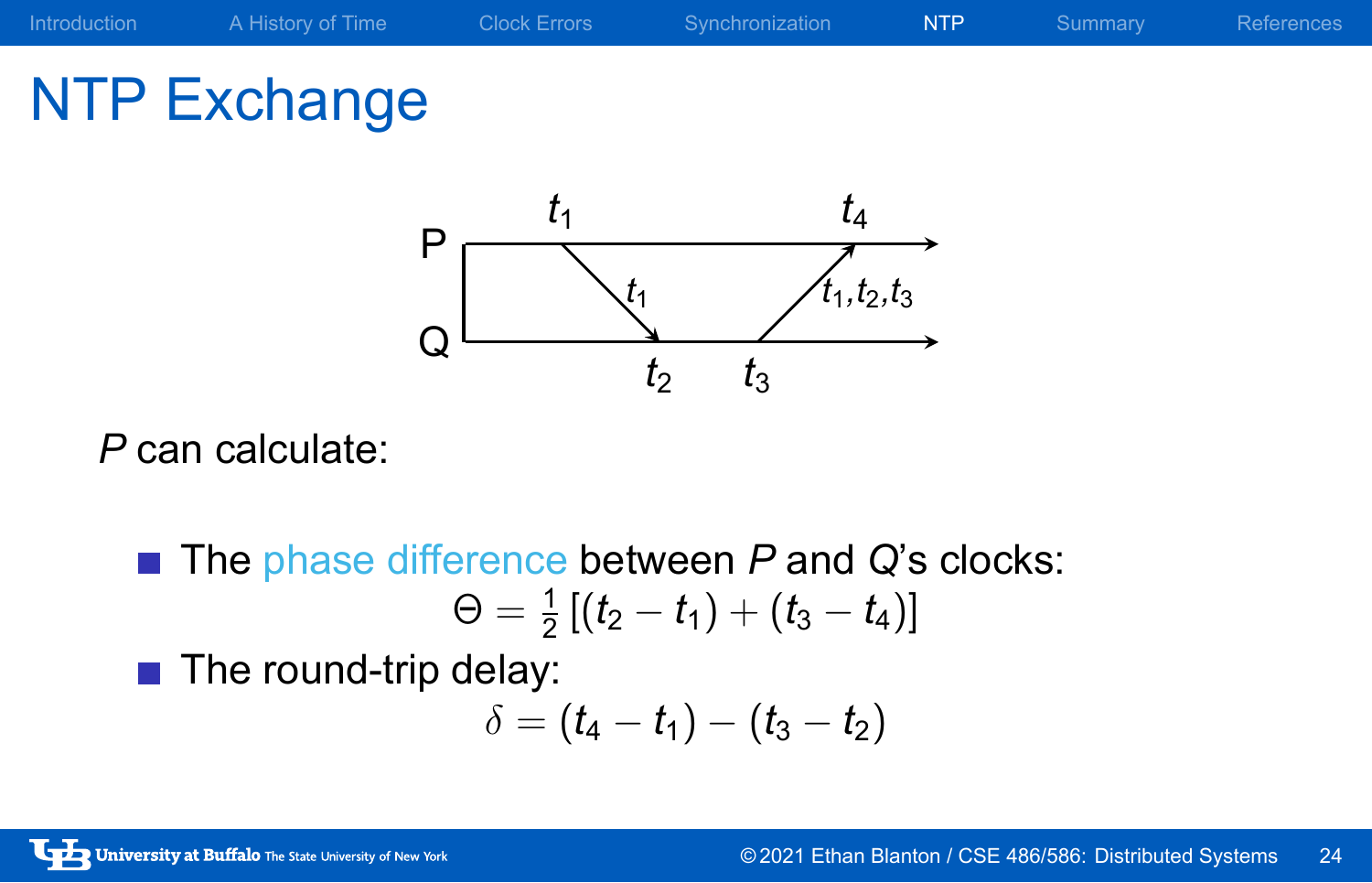### Introduction A History of Time Clock Errors Synchronization NTP Summary References NTP Exchange P Q *t*1 *t*1*,t*2*,t*<sup>3</sup> *t*1 *t*2 *t*3 *t*4  $\Theta = \frac{1}{2} \left[ (t_2 - t_1) + (t_3 - t_4) \right]$

These intervals are differences between the *P* and *Q* clocks.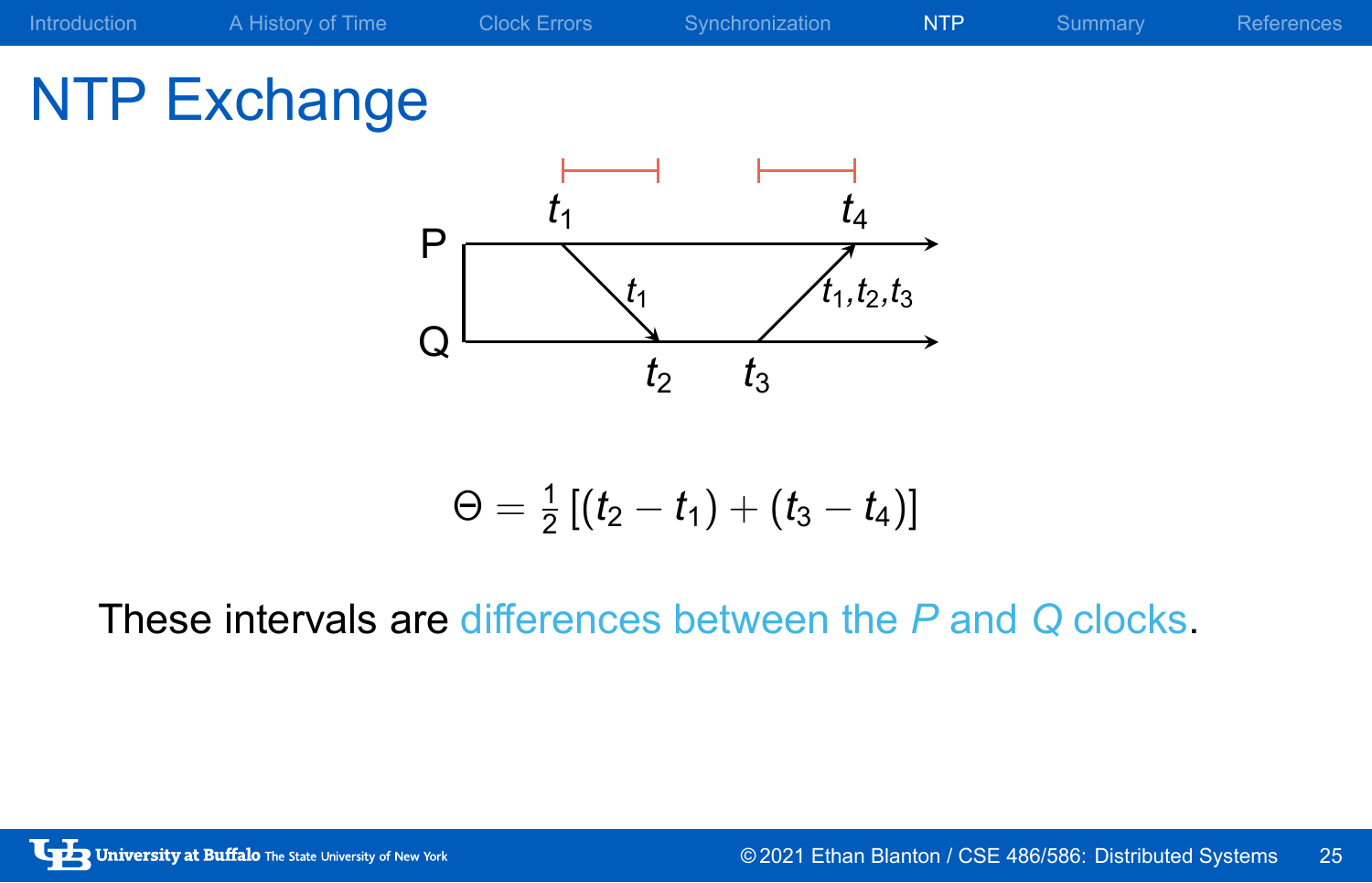

These intervals are local measurements at *P* and *Q*.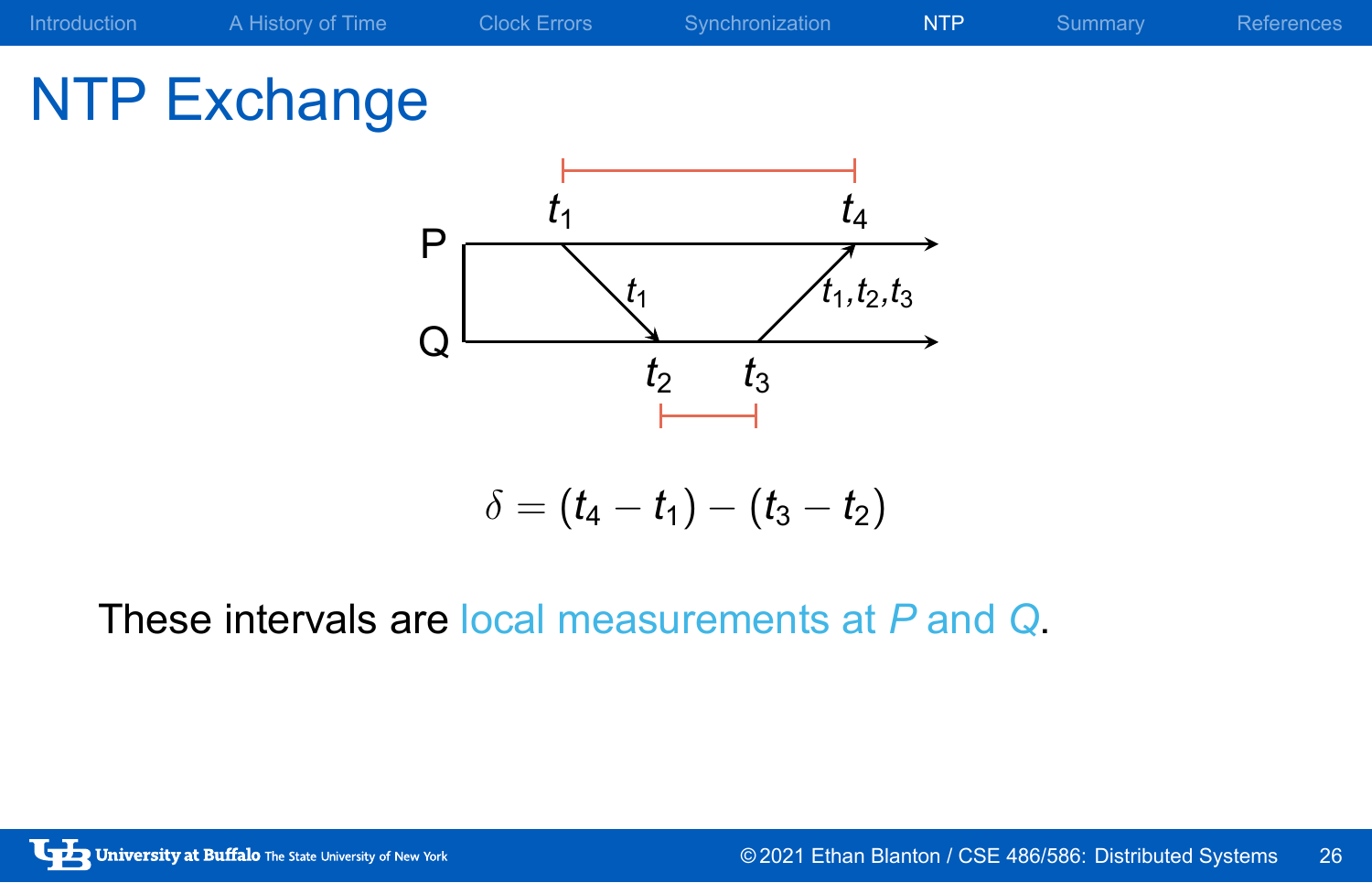## NTP Exchange



Θ is the adjustment for *P*'s clock.

- *δ* bounds the error between the clocks at *P* and *Q*.
- *δ* is calculated into the goodness of *Q* as a time source.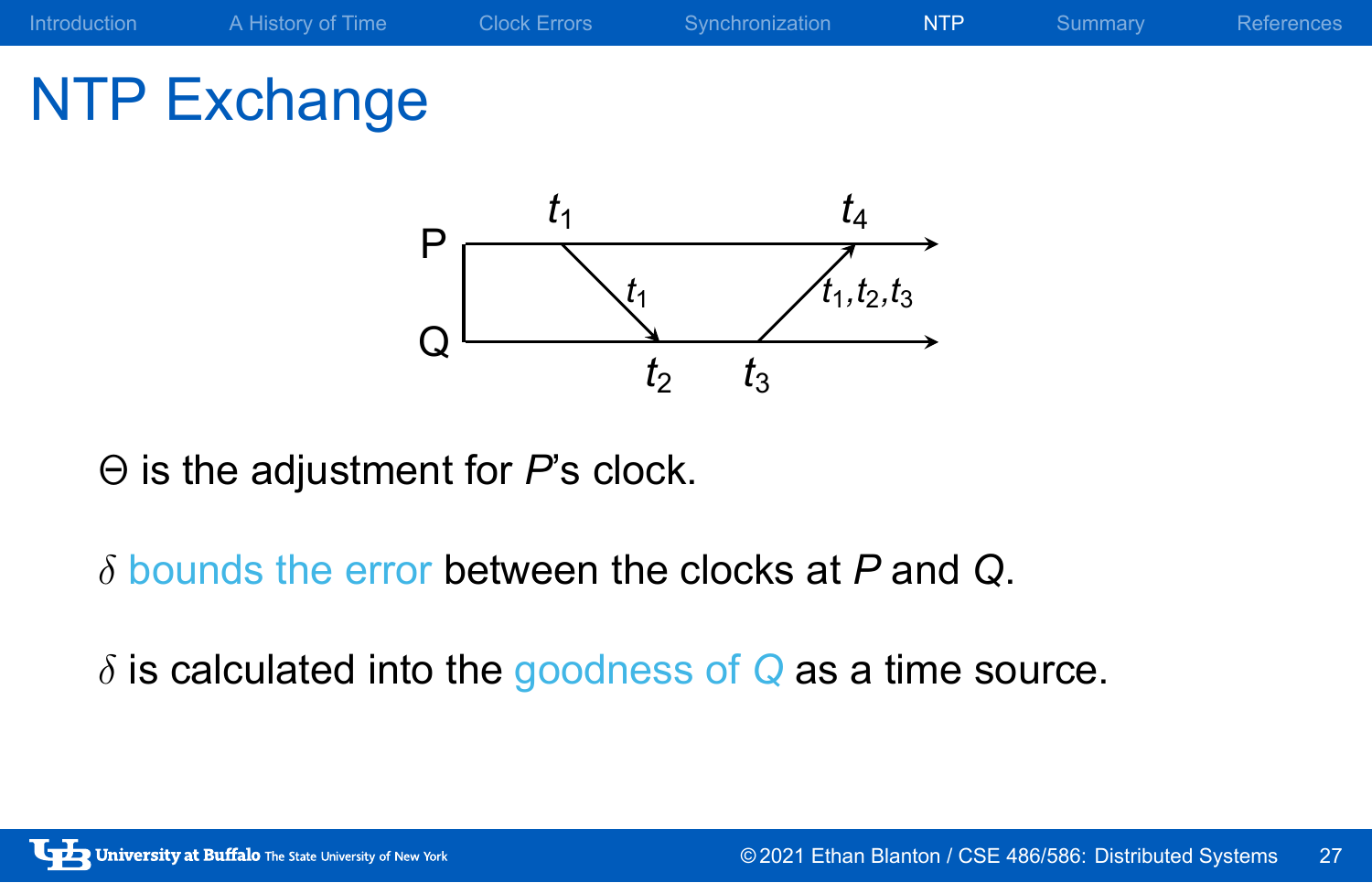### Additional Complexities

NTP tracks multiple servers and tries to build a picture of:

Introduction A History of Time Clock Errors Synchronization NTP Summary References

- The absolute accuracy of server clocks.
- Network conditions affecting time signals
- The relative frequency error of system clocks
- The relative phase error of the local clock to UTC

It continuously selects the best estimate of UTC and disciplines the local clock.

By tracking local frequency error it can survive network outages.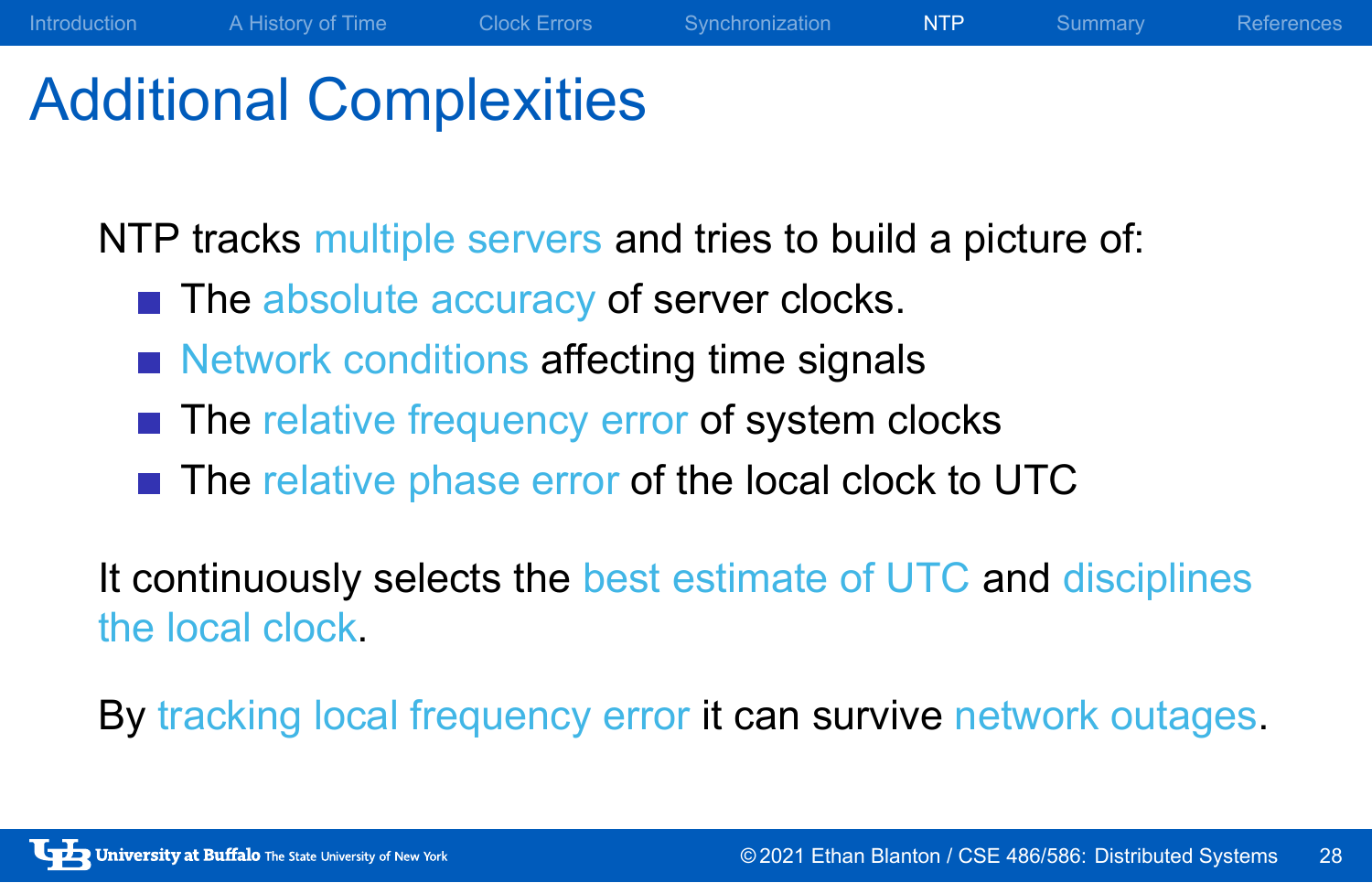### **Summary**

- $\blacksquare$  Time is important to distributed systems
- There are standards for measuring time
- Different clock technologies have strengths and weaknesses
- Clocks experience relative phase and frequency errors
- Synchronization protocols must deal with network delays

Introduction A History of Time Clock Errors Synchronization NTP Summary References

NTP provides robust synchronization over Internet paths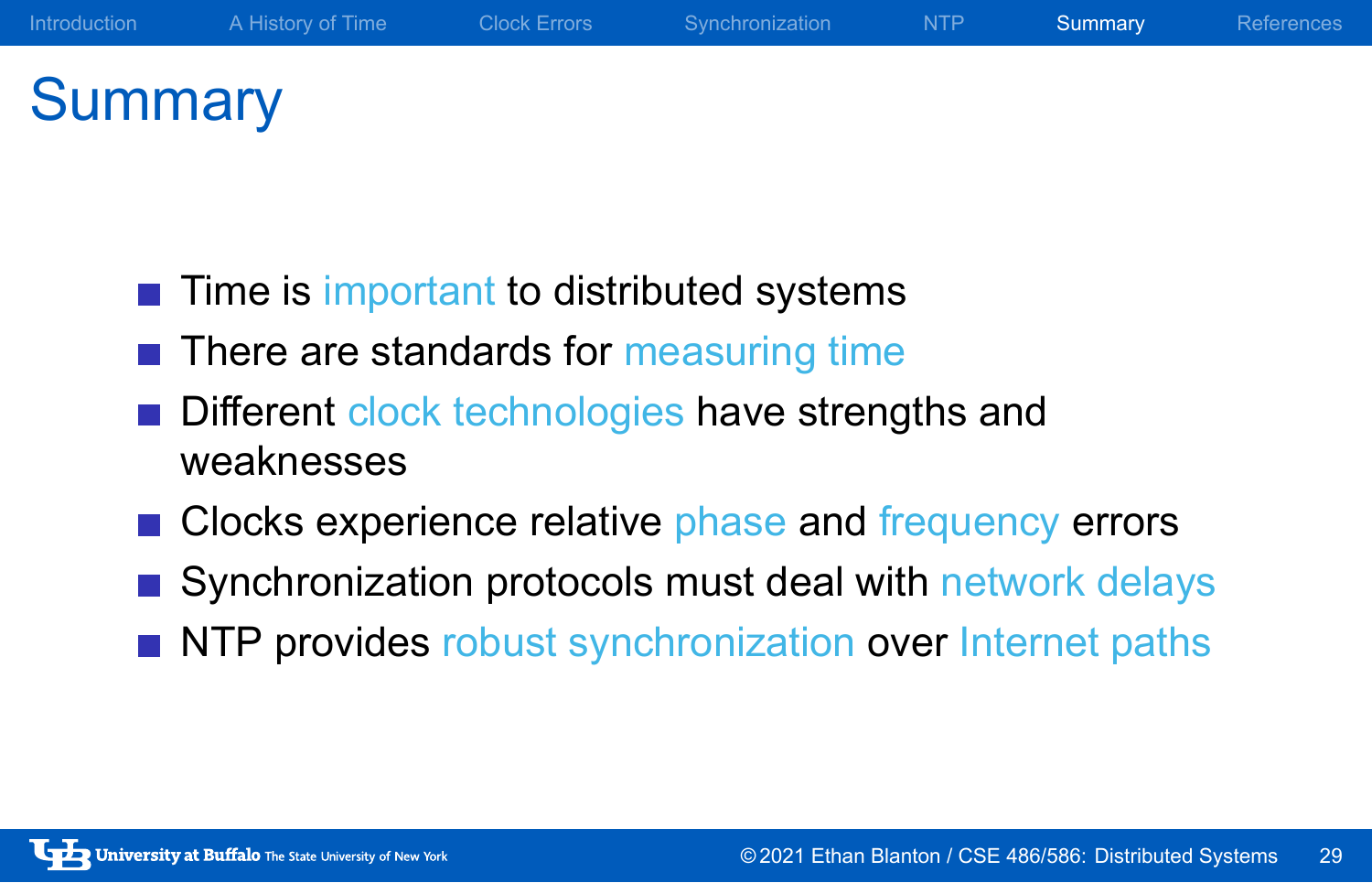Next Time …

Logical Clocks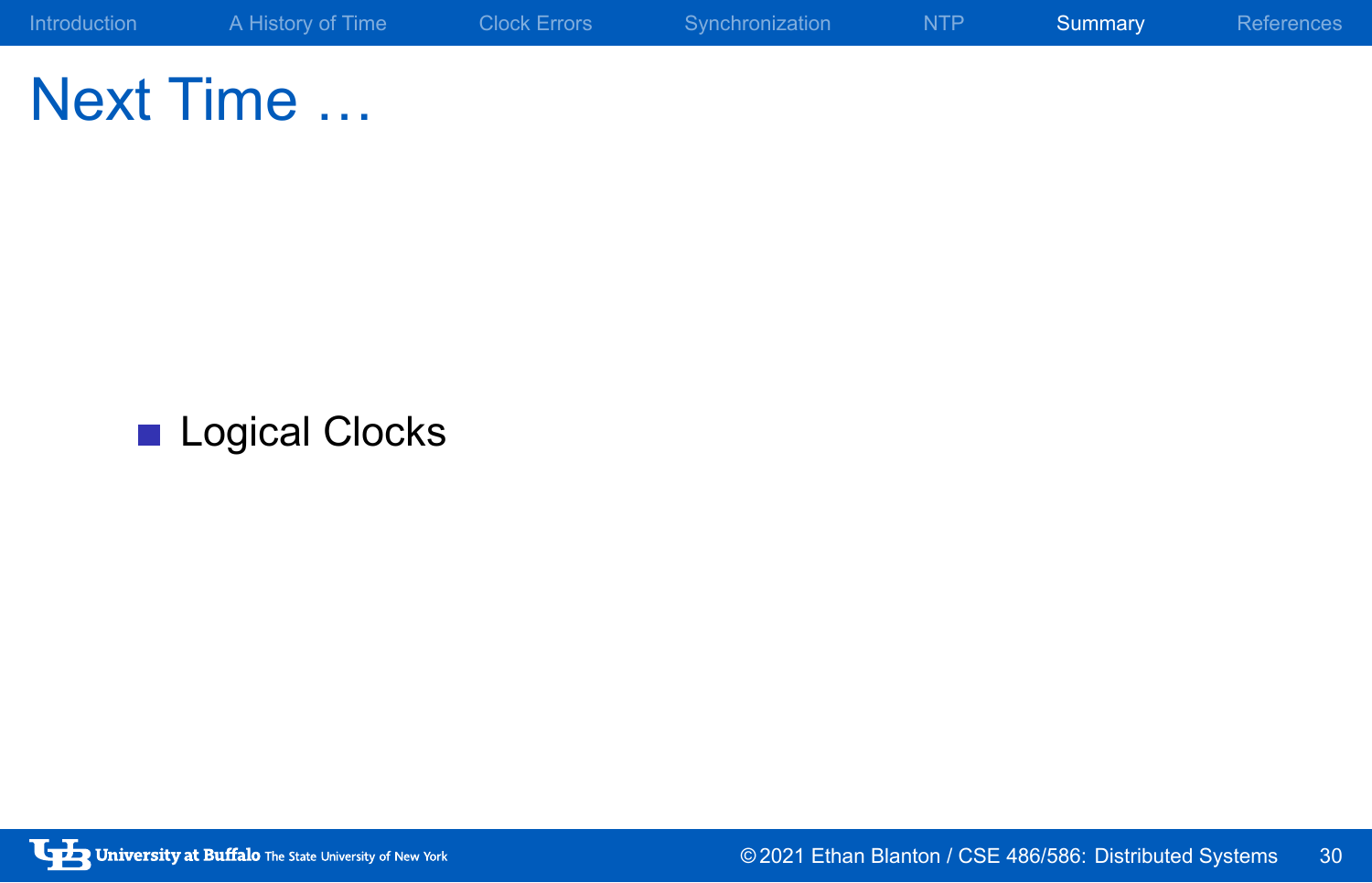### References I

### **Optional Readings**

- [1] *BIPM International Atomic Time*. URL: https://www.bipm.org/en/bipm/tai/tai.
- [2] Flaviu Cristian. "A Probabilistic Approach to Distributed Clock Synchronization". In: *Proceedings of the International Conference on Distributed Computing Systems*. June 1989, pp. 288–296. URL: https://search.lib.buffalo.edu/permalink/01SUNY\_BUF/ 12pkqkt/cdi\_ieee\_primary\_37958.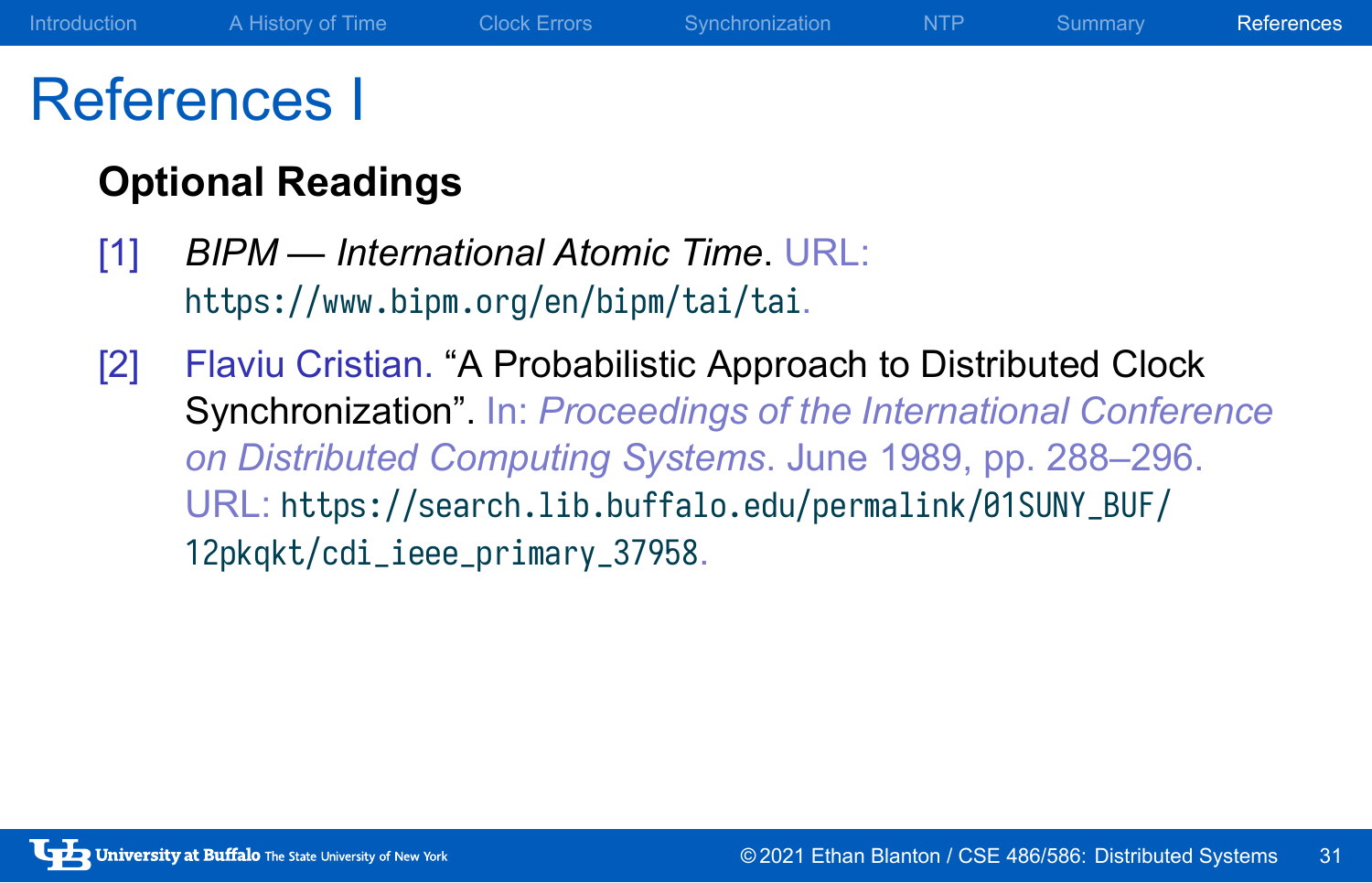### References II

- [3] Arthur O. McCoubrey. "History of Atomic Frequency Standards: A Trip through 20th Century Physics". In: 1996, pp. 1225–1241. URL: https://ieee-uffc.org/about-us/history/uffc-shistory/history-of-atomic-frequency-standards-a-trip-through-20th-century-physics/.
- [4] Bureau International des Poids et Mesures. *The International System of Units (SI) (Ninth Edition)*. 2019. URL: https: //www.bipm.org/utils/common/pdf/si-brochure/SI-Brochure-9.pdf.
- [5] David L. Mills. *Network Time Protocol Version 4 Reference and Implementation Guide*. Tech. rep. 06-6-1. NTP Working Group, June 2006. URL: https:

//www.eecis.udel.edu/~mills/database/reports/ntp4/ntp4.pdf.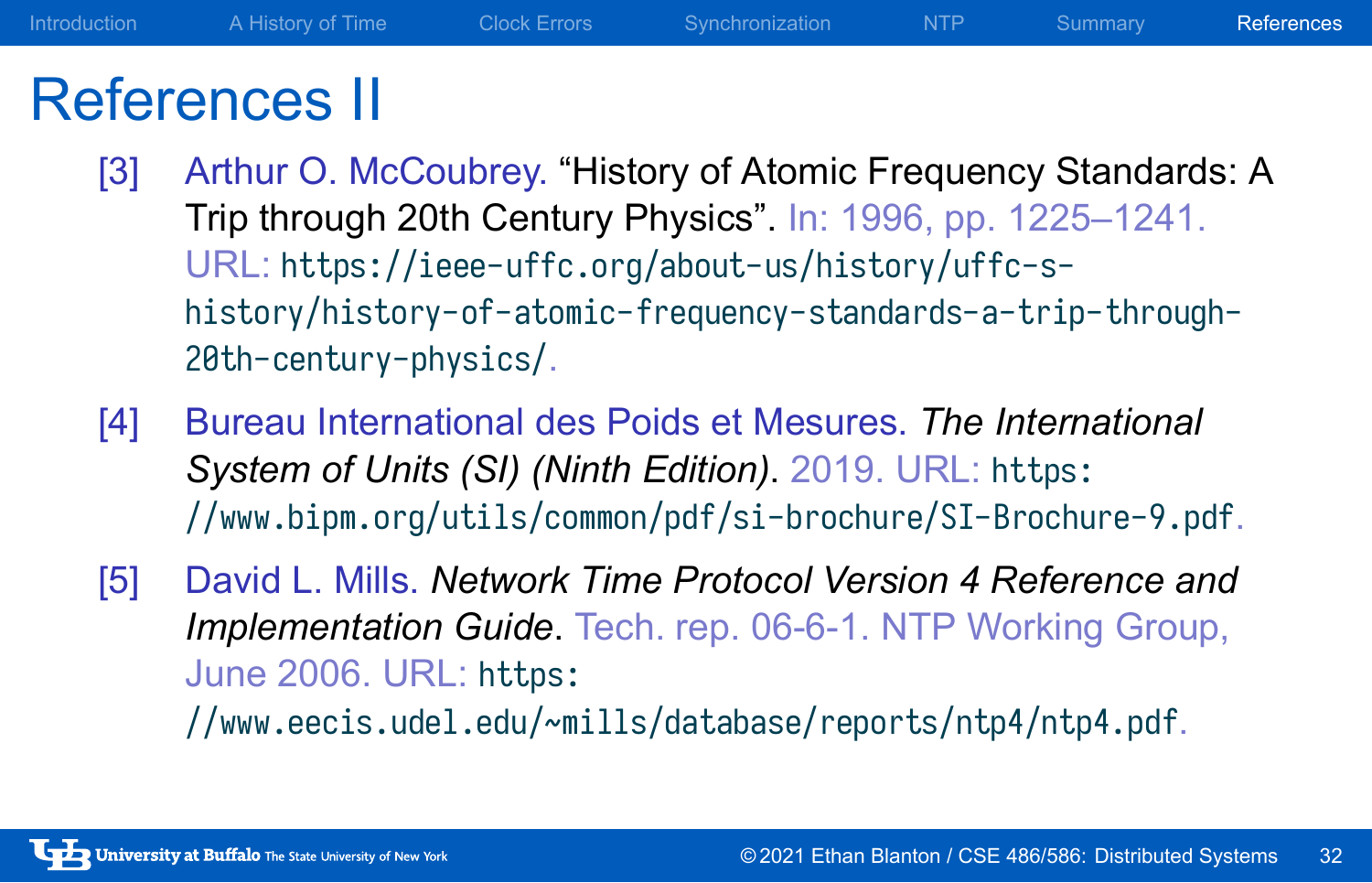### References III

- [6] David L. Mills. *NTP Performance Analysis*. Aug. 2004. URL: https://www.eecis.udel.edu/~mills/database/brief/perf/perf.pdf.
- [7] *Standard-frequency and time-signal emissions*. Recommendation ITU-R TF.460-6. 2002. URL: https://www.itu.int/dms\_pubrec/itur/rec/tf/R-REC-TF.460-6-200202-I!!PDF-E.pdf.